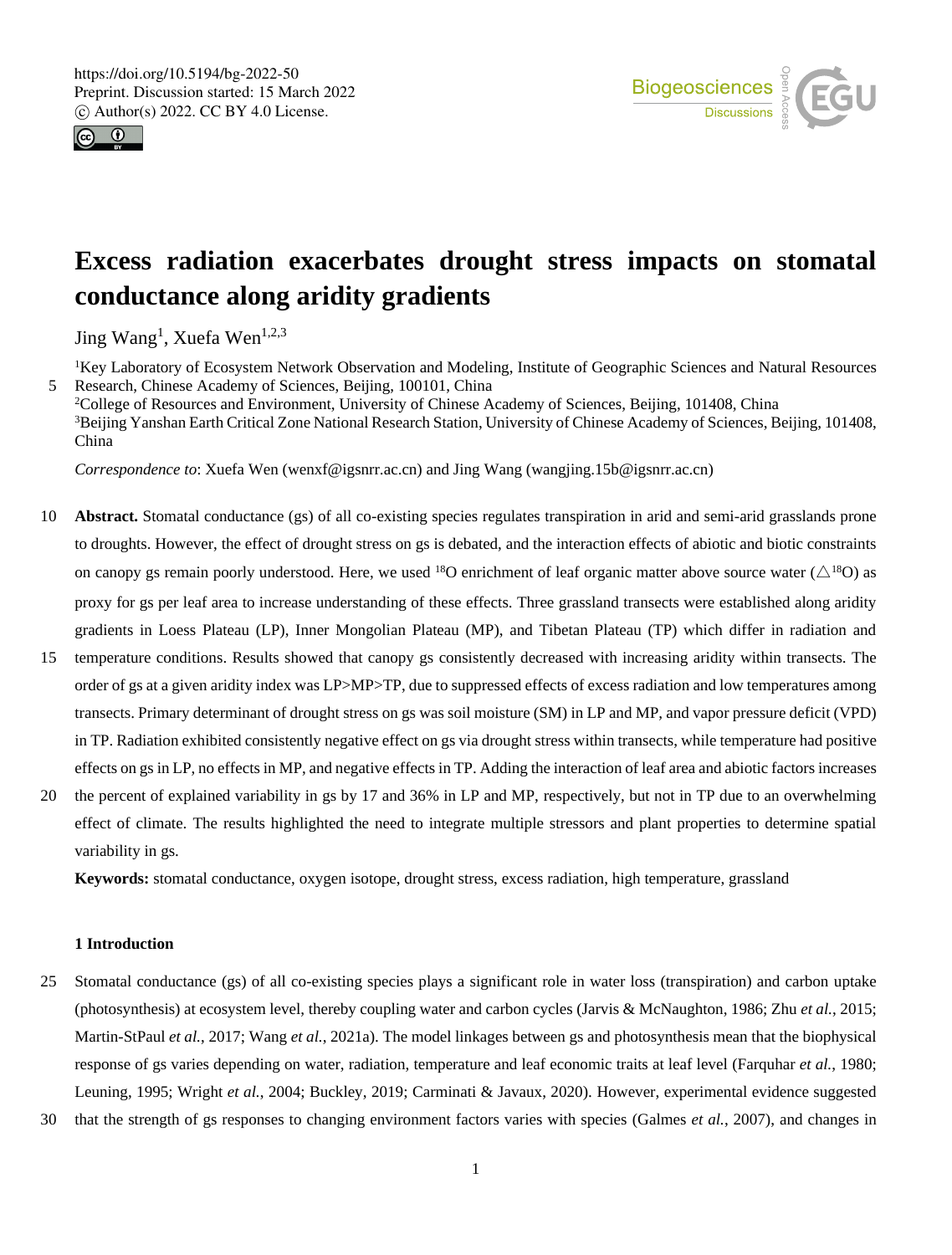



environment factors can have interactive effects on the variability in gs (Zeuthen *et al.*, 1997; Costa *et al.*, 2015; Doupis *et al.*, 2020). Community in field is simultaneously affected by a variety of environmental stressors, and canopy gs is the cumulative rate over time of co-occurring species (Xia *et al.*, 2015). However, how interactive effects of multiple environment stressors and community traits regulate the spatial patterns of canopy gs remain largely unknown (Maxwell *et al.*, 2018).

35 Drylands cover 41% of the Earth's surface (Yao *et al.*, 2020; Xu *et al.*, 2021b), and drive the variability in global terrestrial carbon sink (Ahlstrom *et al.*, 2015). The survival, transpiration, and productivity of plants growing in this region is simultaneously stressed by drought (Hoshika *et al.*, 2018; Peters *et al.*, 2018; Flo *et al.*, 2021), high solar radiation and temperature (Peguero-Pina *et al.*, 2020). In addition, communities respond to drought, solar radiation and temperature stressors by changing their functional traits (Fyllas *et al.*, 2017; Martin-StPaul *et al.*, 2017; Aguirre-Gutierrez *et al.*, 2019); this may 40 ultimately affect gs (Wang *et al.*, 2021b). Thus, canopy gs in drylands was expected to influenced by the interaction of drought,

high radiation, high temperature and biotic factors.

Canopy gs should be primarily limited by drought in drylands, which is often characterized as low soil moisture (SM) and high vapor pressure deficit (VPD). It is generally assumed that increased drought stress reduces gs at leaf level (Hoshika *et al.*, 2018; Peters *et al.*, 2018; Stocker *et al.*, 2019; Flo *et al.*, 2021). The limitation of SM and VPD on gs involves two 45 independent mechanisms; in one, low SM (available water in the soil for plant root uptake) reduces soil water potential and hinders transport of soil water to leaf; in the other, high VPD reduces leaf water potential and increases transpiration demand (Oren *et al.*, 1999; Buckley, 2017; Zhang *et al.*, 2021). However, there is an ongoing debate on the relative role of SM and VPD in determining the response of canopy gs to dryness (Liu *et al.*, 2020). For instance, a global analysis demonstrated that SM stress is the dominant driver of productivity in semi-arid ecosystems (Liu *et al.*, 2020). Howecer, anonther study 50 demonstrated that VPD stress is the dominant influence on surface conductance (Konings *et al.*, 2017). Yet, these studies lack

direct biological evidence, because canopy gs cannot be measured directly, especially at large scales.

Radiation and temperature may indirectly regulate canopy gs by influencing photosynthesis (Aasamaa & Sober, 2011; Medlyn *et al.*, 2012) and adjusting drought stress (Ciais *et al.*, 2005). However, previous studies conducted at leaf level showed that the direction and intensity of radiation and temperature on gs strongly depend on their distribution range and the 55 relationship with aridity. For example, the response of gs to radiation and temperature generally shows an increasing trend up to optimum values (Xu *et al.*, 2021a), while excess radiation in combination with drought stress suppresses gs (Zeuthen *et al.*, 1997; Costa *et al.*, 2015; Doupis *et al.*, 2020). In addition, increasing temperature may result in high VPD or low SM (Seneviratne *et al.*, 2010). However, these effects were obscured by drought stress in natural conditions, which alone caused a gs reduction (Fu *et al.*, 2006; Duan *et al.*, 2008). Consequently, it is difficult to disentangle whether the decline in gs at 60 community level with increasing aridity is simply a consequence of drought stress or an interaction of multiple stressors.

Additionally, environmental stressors should have an indirect effect on canopy gs by regulating community morphological traits. However, few studies have addressed this topic at the community scale considering both environmental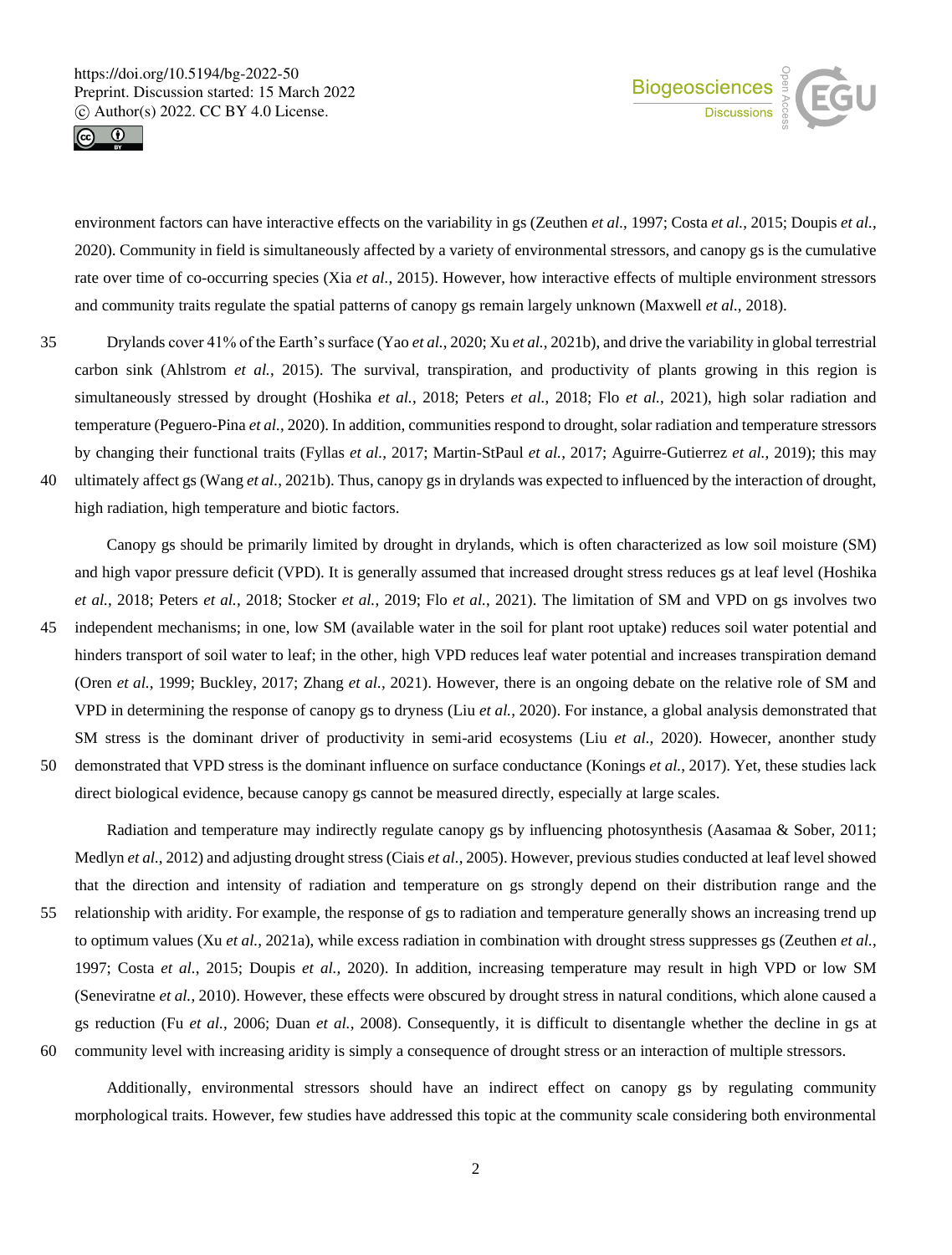



and plant regulators. Communities change their morphological functional traits to tolerate environmental stress (Anderegg *et al.*, 2018), including leaf area (LA) and specific leaf area (SLA) (Wright *et al.*, 2017). LA and SLA determine plant capacity 65 for capturing light (Poorter *et al.*, 2009), leaf heat exchange (Wright *et al.*, 2017), and length of water pathway through leaves (Kang *et al.*, 2021), all of which are closely related to transpiration and photosynthesis. Previous studies focused primarily on the patterns of LA and SLA along environmental gradients (Peppe *et al.*, 2011; Wright *et al.*, 2017). For example, small-leaved species prevail in dry, hot, sunny environments, or at high elevations (Wright *et al.*, 2017). SLA generally decreases with increasing radiation and drought stress, and increases with decreases in temperature (Poorter *et al.*, 2009). Recently, a study 70 conducted in woody species in eastern Qinghai-Tibet, China showed that LA and stomatal size co-varied with temperature (Kang *et al.*, 2021), indicating that the changes in LA and SLA may play important roles in regulating canopy gs.

To investigate the interactive effect of environmental stressors and biotic factors on canopy gs, three grassland transects along aridity gradients were established in three plateaus with different radiation and temperature conditions, i.e., Loess Plateau (LP), Mongolian Plateau (MP), and Tibetan Plateau (TP) across arid and semi-arid regions in China. Given that the order of

- 75 mean annual temperature and radiation is LP>MP>TP and LP<MP<TP, respectively (Ren *et al.*, 2021), the differences in radiation and temperature across three plateaus provide an ideal platform for exploration of interaction effects of multiple stressors and biotic factors on canopy gs. We hypothesized that: (1) increasing solar radiation and/or air temperature along aridity gradient will exacerbate drought stress impacts on gs within transects, (2) excess solar radiation and low temperatures will result in differences in gs among transects, (3) integrating environmental stress and community functional traits will
- 80 significantly improve the capacity for predicting gs.

Bulk leaf  $\delta^{18}O$  and aboveground biomass of all co-existing species were determined. Theoretically, the change of  $\delta^{18}O$  in organic matter is affected by gs based in steady-state leaf water <sup>18</sup>O enrichment (Farquhar *et al.*, 1998; Barbour *et al.*, 2000; Barbour, 2007). Negative relationship between  $\delta^{18}O$  (or the <sup>18</sup>O enrichment of organic matter above source water,  $\triangle^{18}O$ ) and gs expected relationship has been observed intra- (Cernusak *et al.*, 2009; Cabrera-Bosquet *et al.*, 2011) and inter-species 85 (Barbour *et al.*, 2000; Grams *et al.*, 2007; Cernusak *et al.*, 2009; Moreno-Gutierrez *et al.*, 2012), and among communities along a climate gradient (Keitel *et al.*, 2006).  $\delta^{18}O$  or  $\triangle^{18}O$  is now widely used by plant eco-physiologists to infer the spatial

- and temporal variation in gs (Flanagan & Farquhar, 2014; Maxwell *et al.*, 2018; Guerrieri *et al.*, 2019; Levesque *et al.*, 2019). To exclude the influence of variation in  $\delta^{18}O$  of the source water, we calculated the  $\triangle^{18}O$  (Keitel *et al.*, 2006). Combining with aboveground biomass,  $1/\triangle^{18}O$  was upscaled from leaf to community levels (Flanagan & Farquhar, 2014; Wang *et al.*,
- 90 2021b). Proxies for drought (i.e., SM and VPD), air temperature (i.e., mean, maximum and minimum) and solar radiation were derived from global or regional datasets.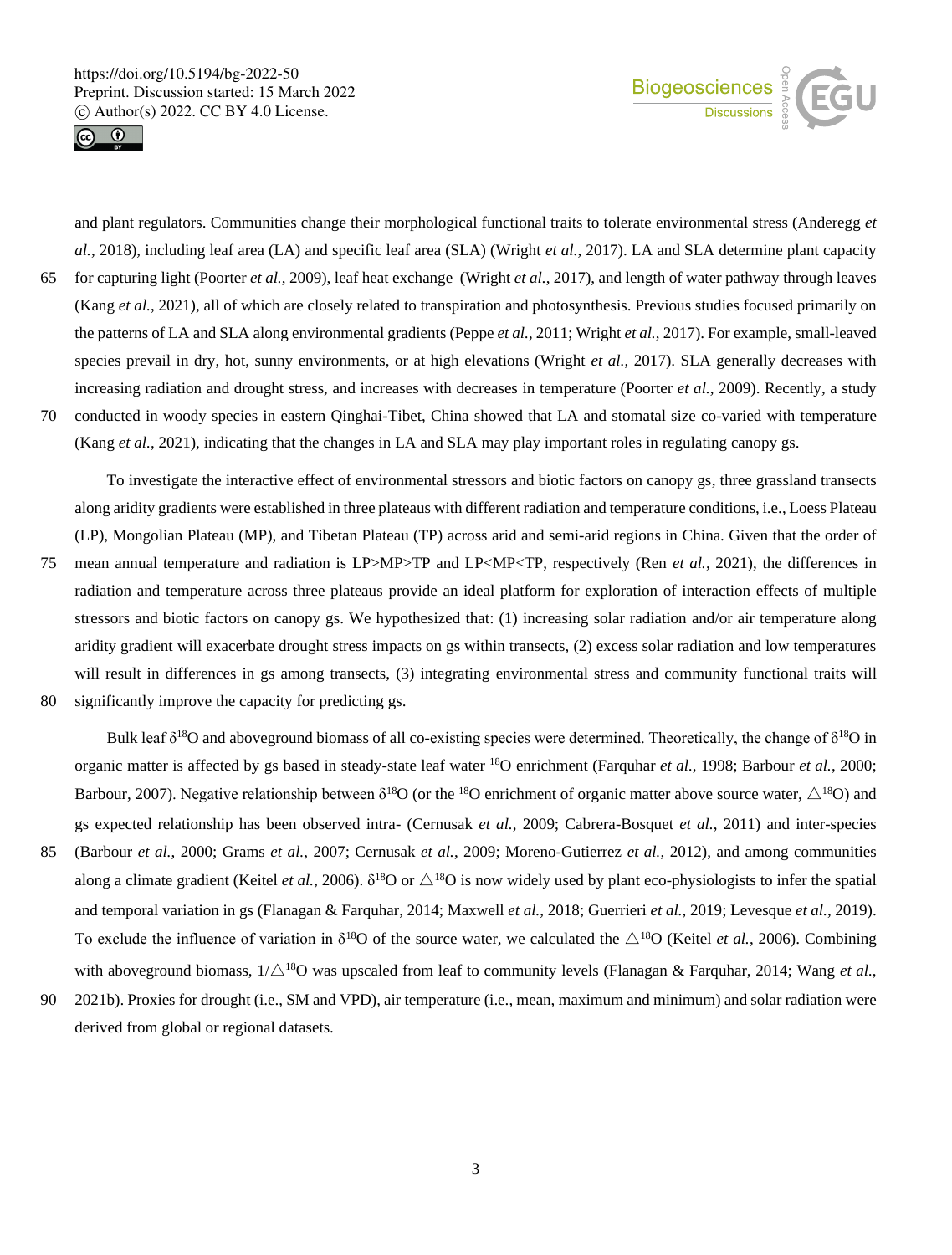



## **2 Materials and methods**

#### **2.1 Study areas**

In this study, we established three grassland transects spanning a broad range of climatic conditions and grassland types in arid 95 and semi-arid regions (i.e., Loess Plateau, LP; Inner Mongolian Plateau, MP; Tibetan Plateau, TP) in China (Lyu *et al.*, 2021). Transects were 600 km long in LP, 1200 km in MP, and 1500 km in TP. Differences in aridity (calculated as 1- mean annual precipitation/potential evapotranspiration) and growing season precipitation were not significant (P>0.05) among transects, while there are significant differences in growth season air temperature (LP>MP >TP) (Fig.1c) and solar radiation (LP<MP<TP) (Fig.1d) among transects. In each transect, we selected 10 sampling sites with increasing aridity index (Fig.1e) and growing 100 season solar radiation (Fig.1h), and decreasing growing season precipitation from east to west (Fig.1f). More details about the

characteristics of climate, soil and vegetation type in the 30 sampling sites can be found in (Lyu *et al.*, 2021).



**Figure 1.** Comparison of aridity, growing season precipitation (mm), air temperature (°C), and radiation (MJ m<sup>-2</sup> day<sup>-1</sup>) (a) among three transects and (b) within transects. LP: Loess Plateau; MP, Inner Mongolia Plateau; TP, Tibet Plateau. Lowercase letters indicate significant 105 differences among transects (P<0.05). Error bars indicate standard error of the mean.

## **2.2 Sampling and measurements**

# **2.2.1 Sample processing**

A field survey and sample collection were conducted during the peak growing season (July to August) in 2018. Within each of 30 sites, we delineated eight 1m× 1m plats in a 100m x 100m sampling area (Lyu *et al.*, 2021). Plant species (identified by

110 experienced plant taxonomists), number of species and community structure were surveyed. Aboveground biomass was collected by species for dry mass and stable isotope analyses.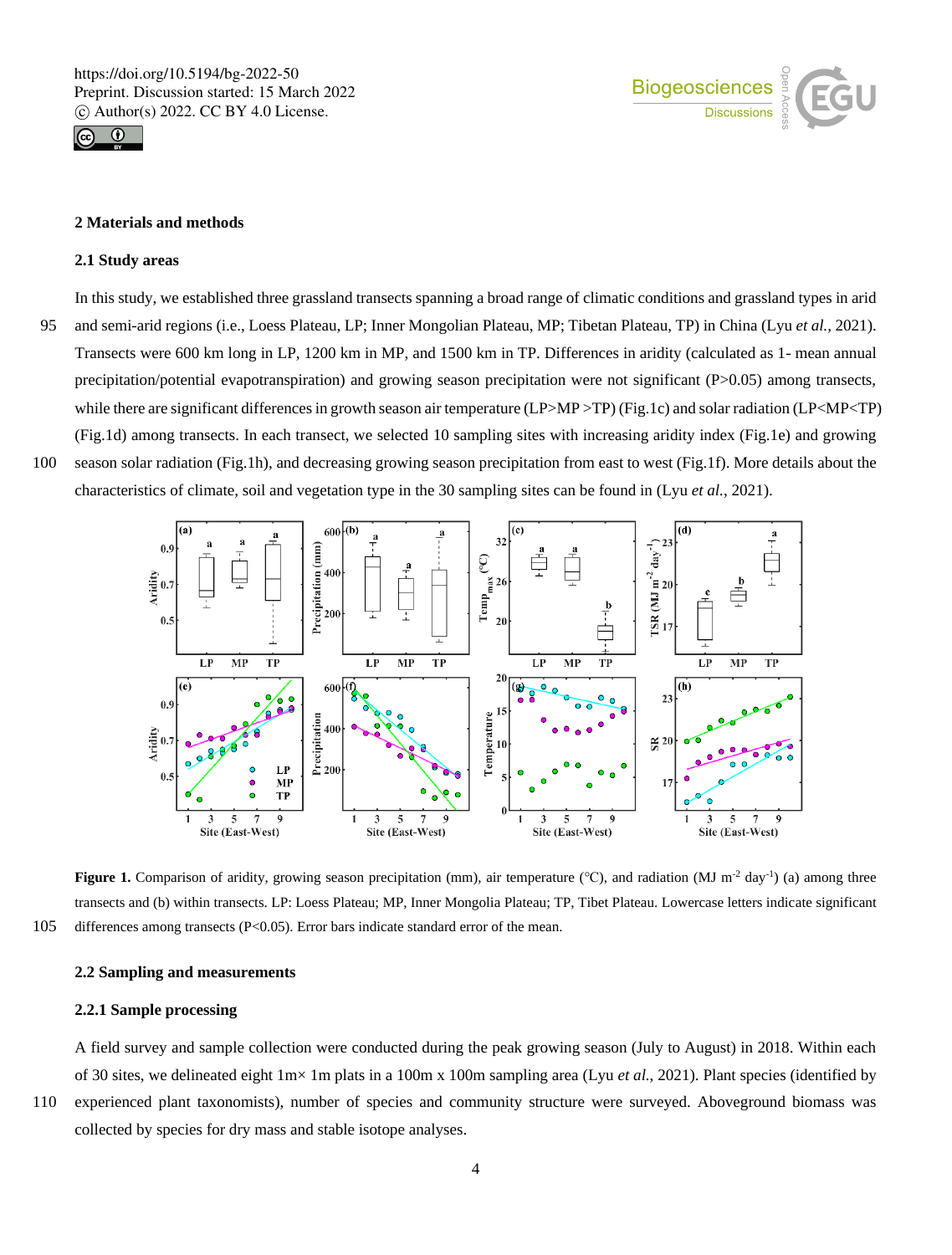



# **2.2.2 Leaf area and SLA analysis**

Three individuals were collected as replications for each species, six to ten fresh, healthy, and mature leaves were selected from individuals of each species, and leaf are (LA) was determined using a portable scanner (Cano Scan LIDE 110, Japan). 115 Image J software was used to obtain LA values (Schneider *et al.*, 2012). Then, leaves were dried at 60℃ and weighed for leaf dry mass. SLA was calculated by dividing LA by leaf dry mass.

## **2.2.3 Stable isotope analysis**

In this study, we used  $1/\triangle^{18}O$  in bulk leaves as proxy for gs.  $\triangle^{18}O$  at species level ( $\triangle^{18}O_L$ ) was calculated as (Wang *et al.*, 2021b):

120 
$$
\triangle^{18}O_{L} = \frac{(\delta^{18}O_{L} - \delta^{18}O_{P})}{(1 + \delta^{18}O_{P}/1000)}
$$
 (1)

where  $\delta^{18}O_L$  is bulk-leaf  $\delta^{18}O$  at species level;  $\delta^{18}O_P$  is the amount-weighted  $\delta^{18}O$  of precipitation during the growing season. δ <sup>18</sup>O of monthly precipitation at each site was simulated using longitude, latitude, and elevation according to (Bowen *et al.*, 2005).

We measured  $\delta^{18}O$  values in bulk leaves. Dried leaf samples were ground using a ball mill, and oven dried before analysis. 125 Leaf samples were prepared in silver capsules for  $\delta^{18}O$  analysis. An isotope ratio mass spectrometer in continuous-flow mode (Model 253 plus, Thermo Fisher Scientific, Bremen, Germany) coupled with an elemental analyzer (Model Flash 2000HT, Thermo Fisher Scientific, Bremen, Germany) was used to determine  $\delta^{18}$ O values. Isotope ratios are expressed as per mil deviations relative to VSMOW (oxygen) standards. Long-term precision for the instrument was  $\leq 0.2\%$  for  $\delta^{18}$ O measurements.

# 2.3 Community  $1/\Delta^{18}$ O, LA and SLA

130 Plant community parameters ( $1/\triangle^{18}$ O, LA and SLA) were defined for each sampling site, and calculated as an average of eight quadrats. The  $1/\triangle^{18}$ O, LA, and SLA were scaled from leaf to community levels as follows (Wang *et al.*, 2021b):

$$
1/\triangle^{18}O = \sum_{n}^{i} BF_{i} \times (1/\triangle^{18}O_{L})_{i} \quad (2)
$$

$$
LA = \sum_{n}^{i} BF_i \times (LA_L)_i \qquad (3)
$$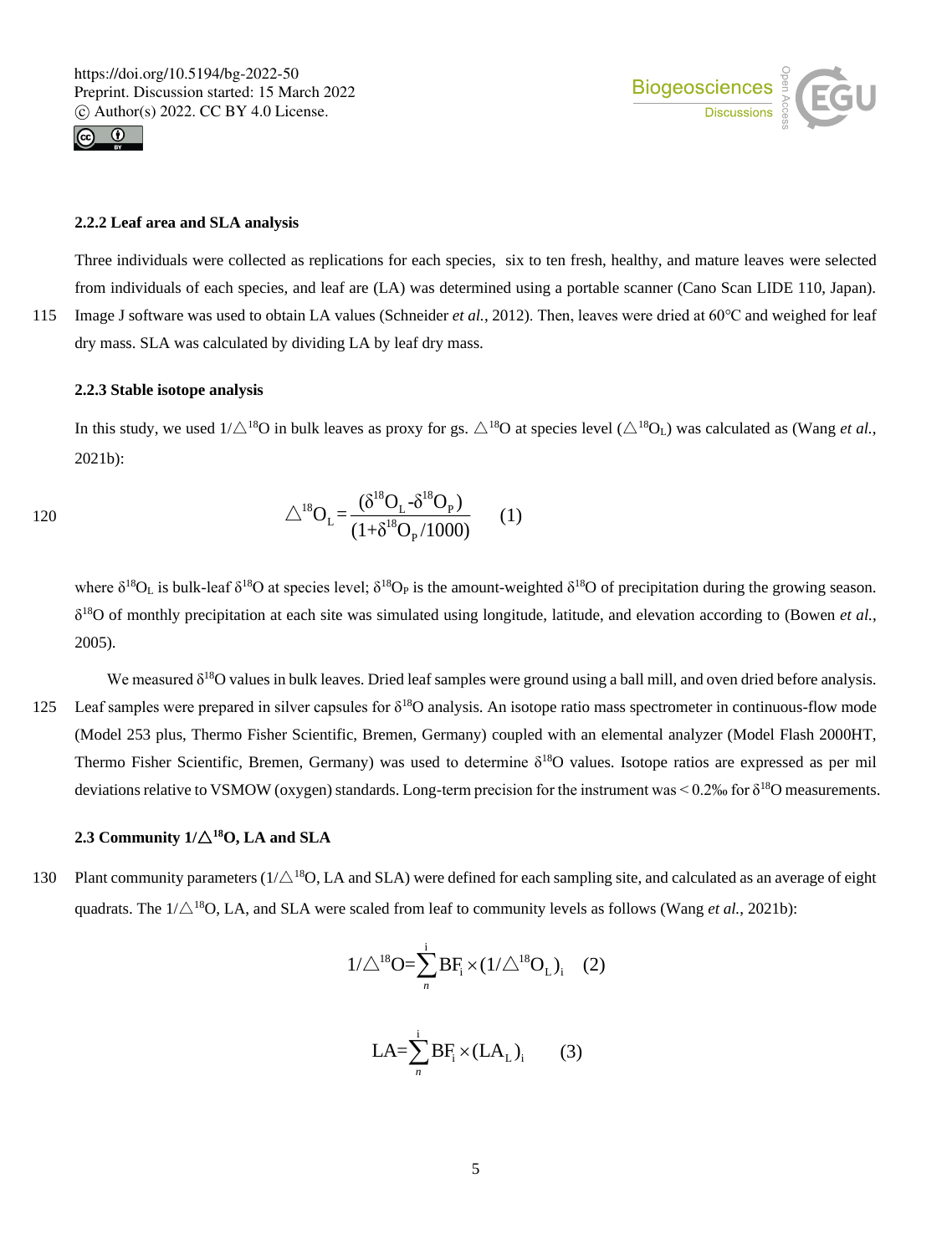



$$
SLA = \sum_{n}^{i} BF_{i} \times (SLA_{L})_{i} \qquad (4)
$$

135 where n is the species richness (number of species) of the community, and  $BF_i$  is the ratio of aboveground biomass of the ith species to the total aboveground biomass of the community. LA<sub>L</sub> and SLA<sub>L</sub> represent values of LA and SLA at leaf scale. Aboveground biomass of each species was obtained by directly weighing dried plant tissue per quadrat.

# **2.4 Auxiliary dataset**

- Climate variables were obtained from the standard (19) WorldClim Bioclimatic variables for WorldClim version  $2(1 \text{ km}^2)$ 140 (https://www.worldclim.org/) (Fick & Hijmans 2017). The growing season (April to October) and annual mean air temperature, maximum temperature, minimum temperature, actual water vapor pressure, and cumulative precipitation were calculated from monthly values. Vapor pressure deficit (VPD) was calculated from actual water vapor pressure and temperature (Grossiord *et al.,* 2020). Aridity index (=1-MAP/potential evapotranspiration) was extracted from the CGIAR-CSI (https://cgiarcsi.community). Solar radiation was derived from "A dataset of reconstructed photosynthetically active radiation
- 145 in China (1961–2014)" (Liu *et al.*, 2017). Soil moisture content within the top 10 cm depth was extracted from remotesensing-based surface soil moisture (RSSSM) dataset at 0.1° spatial resolution (Chen *et al.,* 2021), and approximately 10-day temporal resolution.

#### **2.5 Statistical analysis**

Differences in climate variables among three transects were tested with a one-way ANOVA with Duncan's post hoc multiple

- 150 comparisons (SPSS, Chicago, IL, USA). To explore bivariate relationships between each of our hypothesized drivers (water variables and plant attributes) and gs, we conducted Pearson correlation analyses using IBM SPSS 20 software (SPSS, Chicago, IL). Linear regressions were used to describe the relationships between gs and aridity (Matlab, Version 2018b). We further tested the differences in slopes and intercepts of linear regression between gs and aridity using standardized major axis (SMA) regression fits (Wright *et al.*, 2006) (R Core Team 2012). To determine the interactive effects of climate variables and plant
- 155 properties on variability in gs along an aridity gradient, we fitted structural equation models using the "lavaan" package in R statistical program (R Core Team 2012) based on the current knowledge of the interactive relationships between climate variables, plant properties, and gs. We chose the final models with high-fit statistics: comparative fit index >0.95, standardized root mean square residual  $< 0.08$ , and p-value  $> 0.8$ .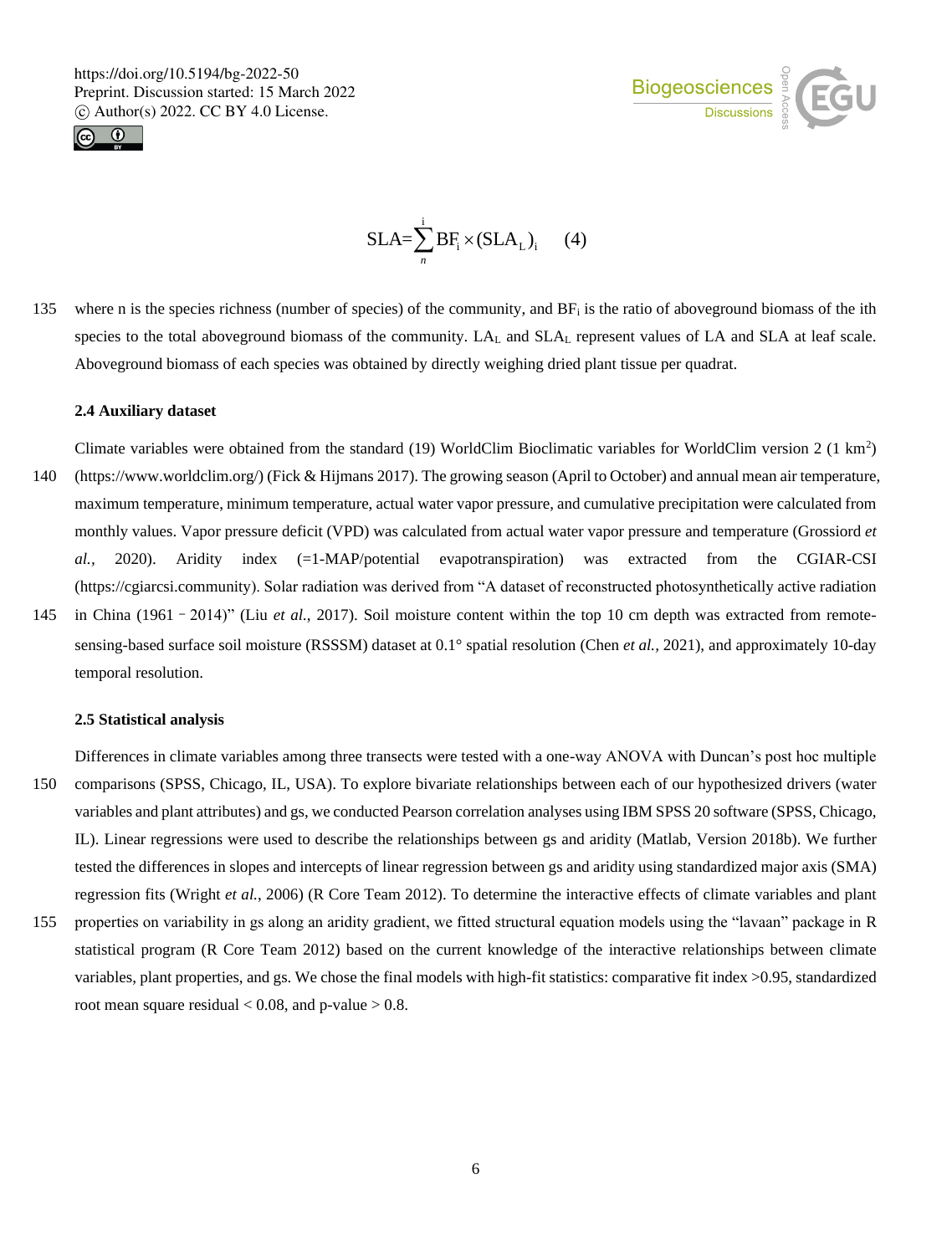



# **3 Results**

# 160 **3.1 Variability in 1/**△**<sup>18</sup>O along aridity gradients**

Bivariate linear regression of  $1/\triangle^{18}O$  on aridity showed that  $1/\triangle^{18}O$  decreased linearly with increasing aridity within transects (Fig.2a). The standardized major axis (SMA) regression fits demonstrated that intercepts of SMA were significantly different from each other (P<0.05), while the slopes were not (P>0.05). The order of the intercepts was Loess Plateau (LP) < Inner Mongolia (MP) <Tibet Plateau (TP) (P<0.05, Table S1). The intercepts of SMA did not exhibited relationship with 165 precipitation (Fig.3a, P>0.05), decreased with decreasing temperature (Fig.3b, P<0.01), and increased with increasing solar radiation (Fig.3c, P<0.05). Significant differences in gs were found among transects (P<0.001), and the order was LP>MP>TP (Fig.2b).



**Figure 2.** Patterns of  $1/\triangle^{18}$ O (a) along aridity gradient within transects, and among (b) transects. Different letters indicate significant 170 differences (P < 0.001) among transects and grassland types. LP, Loess Plateau; MP, Inner Mongolia Plateau; TP, Tibet Plateau.



**Figure 3.** The relationship between the intercept obtained from standardized major axis analysis (SMA) and growing season (a) precipitation, (b) temperature, and (c) solar radiation (SR).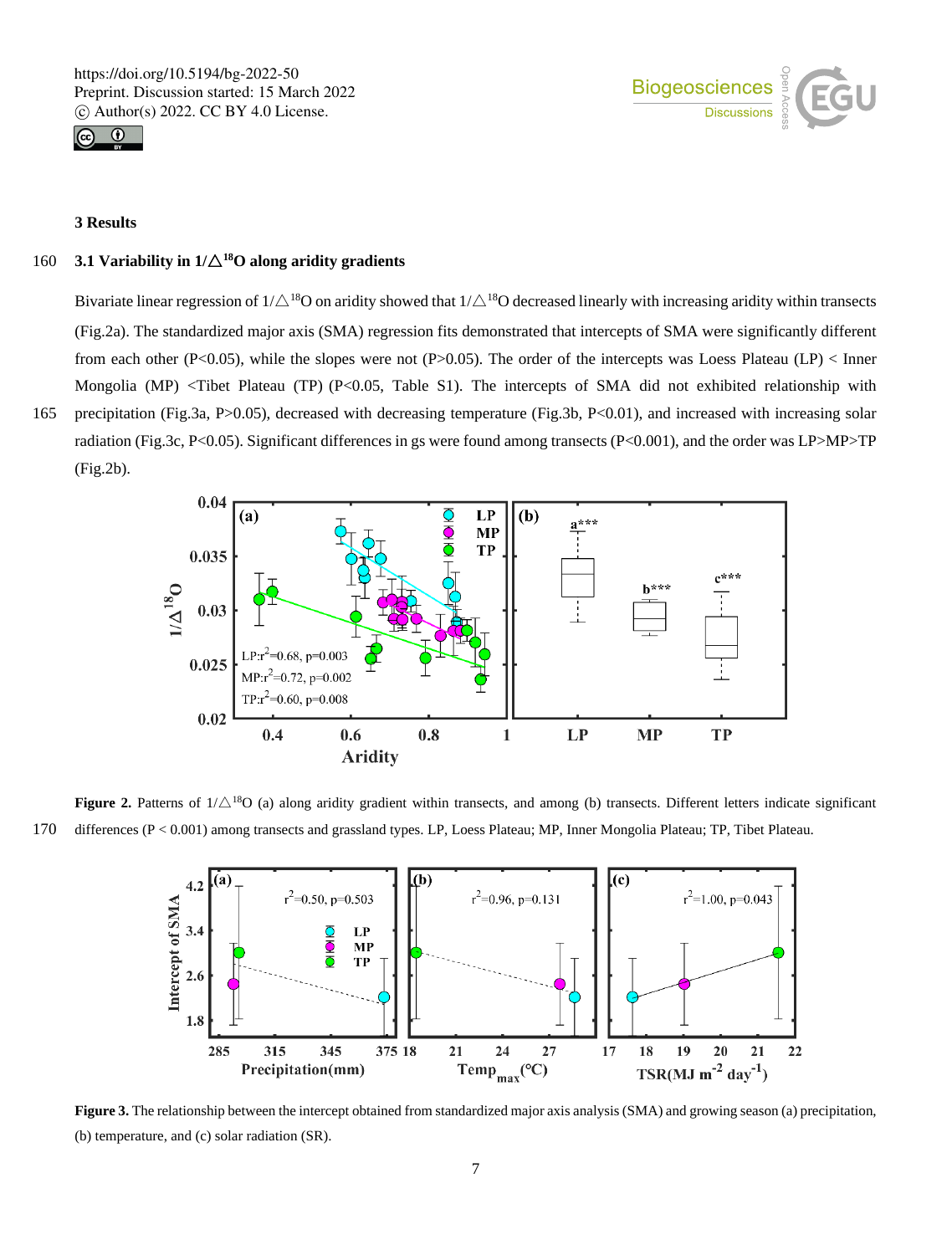



# **3.2 Effects of SM and VPD on the variability in**  $1/\Delta^{18}$ **O**

175 Pearson correlation analysis showed that  $1/\triangle^{18}$ O was positively correlated with soil moisture (SM) along aridity gradients within three transects (P<0.05, Table 1), while a significant relationship between  $1/\triangle^{18}O$  and vapor pressure deficit (VPD) was observed onlyin TP (P<0.01). Solar radiation (SR) exhibited negative correlations with  $1/\triangle^{18}O$  in all three Plateaus (P<0.05). Both mean (Temp<sub>mean</sub>) and maximum (Temp<sub>max</sub>) temperatures were significantly and positively correlated with  $1/\triangle$ <sup>18</sup>O in LP, but negatively in TP. However, there were no significant correlations between both Temp<sub>mean</sub> and Temp<sub>max</sub> and 1/ 180  $\triangle$ <sup>18</sup>O in MP. Positive correlations were found between gs and leaf area (LA) in LP and MP, and negative between  $1/\triangle$ <sup>18</sup>O and specific leaf area (SLA) in TP  $(P<0.05)$ .

**Table 1** Pearson's coefficients among stomatal conductance (gs, using  $1/\triangle^{18}O$  as proxy for gs) and environmental factors and plant properties.

|                      |           | Loess Plateau Inner Mongolia Plateau Tibet Plateau |            |
|----------------------|-----------|----------------------------------------------------|------------|
| Aridity              | $-.848**$ | $-.843**$                                          | $-.773**$  |
| SМ                   | $0.719*$  | $0.707*$                                           | $0.659*$   |
| <b>VPD</b>           | $-0.554$  | $-0.384$                                           | $-0.912**$ |
| SR.                  | $-0.639*$ | $-0.728*$                                          | $-0.850**$ |
| Temp <sub>mean</sub> | $0.641*$  | 0.303                                              | $-0.670*$  |
| Temp <sub>max</sub>  | $0.678*$  | 0.038                                              | $-0.852**$ |
| $L^A$                | $0.757*$  | $0.913***$                                         | 0.610      |
| SLA                  | $-0.519$  | $-0.576$                                           | $-0.648*$  |

\*\*, P<0.01; \*, P<0.05. SM, soil moisture; VPD, vapor pressure deficit; SR, total solar radiation; Temp<sub>mean</sub>, mean temperature; 185 Tempmax, maximum temperature; LA, leaf area; SLA, specific leaf area.

The interaction effects of environmental factors (Table 1) on  $1/\triangle^{18}O$  within transects were determined with structural equation models (SEMs) (Fig.4a-c). SR, acting via SM, exhibited the strongest influence on  $1/\triangle^{18}$ O in LP (standardized path coefficient of indirect effect [SPCI]= -0.52) (Fig.4a). Temp<sub>max</sub> in LP showed a weak and positive indirect effect on  $1/\triangle^{18}O$ via SM (SPCI = 0.14). SR in MP exhibited a negative indirect effect on gs via SM (SPCI =  $-0.53$ ) (Fig.4b). The negative 190 indirect effects of SR (SPCI = -0.49) and Temp<sub>max</sub> (SPCI = -0.45) on gs via VPD in TP were similar (Fig.4c). The effect of

8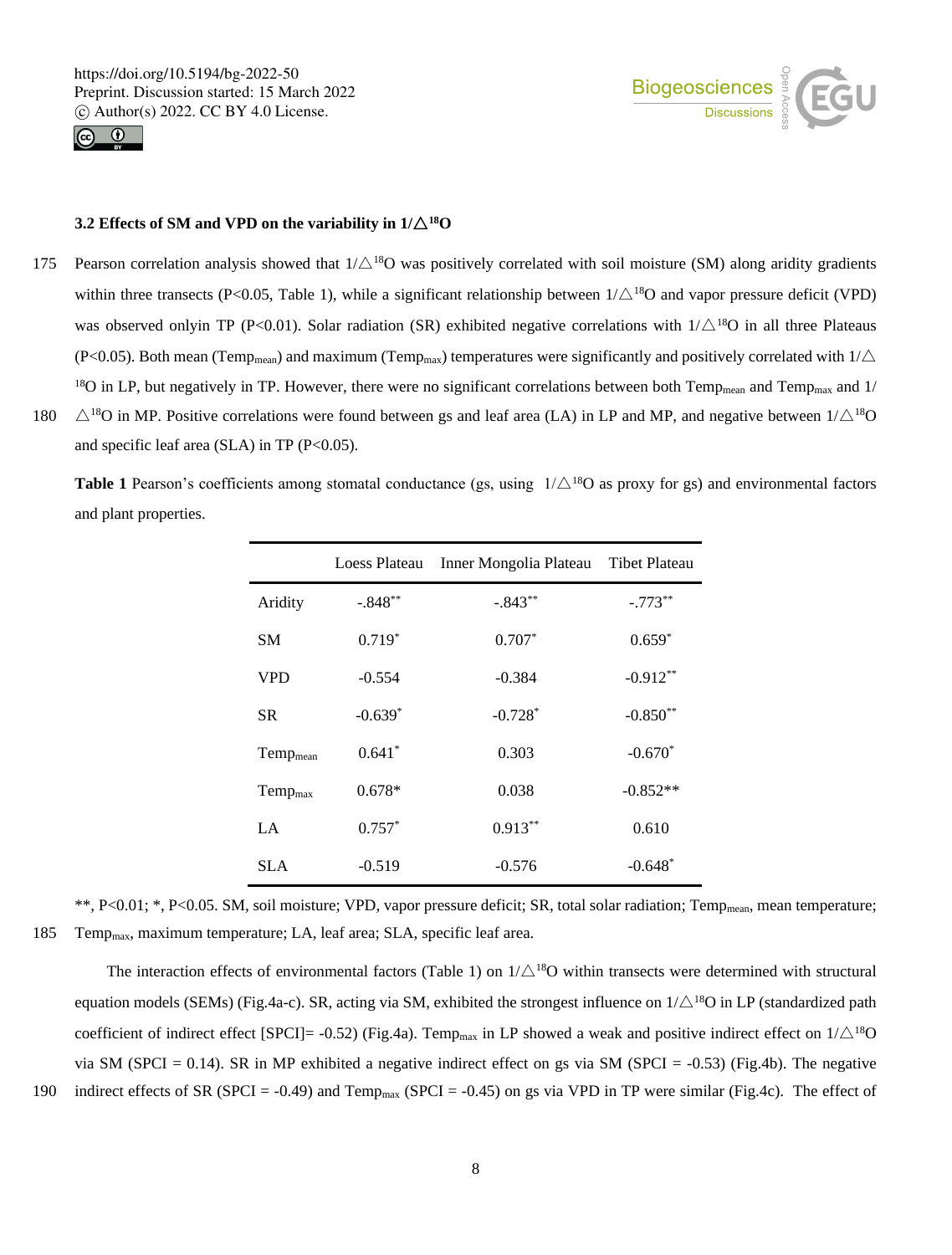



SR on Temp<sub>max</sub> was inconsistent among transects: SR had a negative effect on Temp<sub>max</sub> in LP, a positive effect in TP, and no effect in MP.



**Figure 4.** Structural equation models for stomatal conductance (gs). gs, stomatal conductance (using  $1/\triangle^{18}$ O as proxy for gs); Tempmax: 195 maximum temperature; SR, solar radiation; SM, soil moisture; VPD, vapor pressure deficit; LA, leaf area; SLA, specific leaf area; LP, Loess Plateau; MP, Inner Mongolia Plateau; TP, Tibet Plateau.

# **3.3** Interaction effects of abiotic and biotic factors on the variability in  $1/\Delta^{18}O$

When leaf area and specific leaf area were incorporated into the SEM,  $1/\triangle^{18}$ O prediction significantly improved in LP and MP (Fig.4d-f), but there was no change in TP. In particular, LA had a positive effect on  $1/\triangle^{18}O$  in LP, and its effect 200 [SPC=0.517] was slightly larger than that of SM [SPC=0.430] (Fig.4d). LA exhibited a positive direct effect on  $1/\triangle^{18}$ O in MP (Fig. 4d), while the effect of SM was not statistically significant (Fig.4e). However, SLA did not directly affect  $1/\triangle^{18}O$  in TP (P>0.05) (Fig.4f).

## **4 Discussion**

# **4.1 Different patterns of gs across transects**

205 Stomatal conductance (gs, using  $1/\triangle^{18}O$  as proxy for gs) consistently decreased with increasing aridity within the three transects; the order of gs at a given aridity value was Loess Plateau (LP) > Inner Mongolia Plateau (MP) > Tibetan Plateau (TP) (Fig.2a, Table S1). We attributed the differences among transects to the suppressed effects of excess radiation and low temperature due to the significant decrease in average growing season temperature (Fig.3b) and increase in solar radiation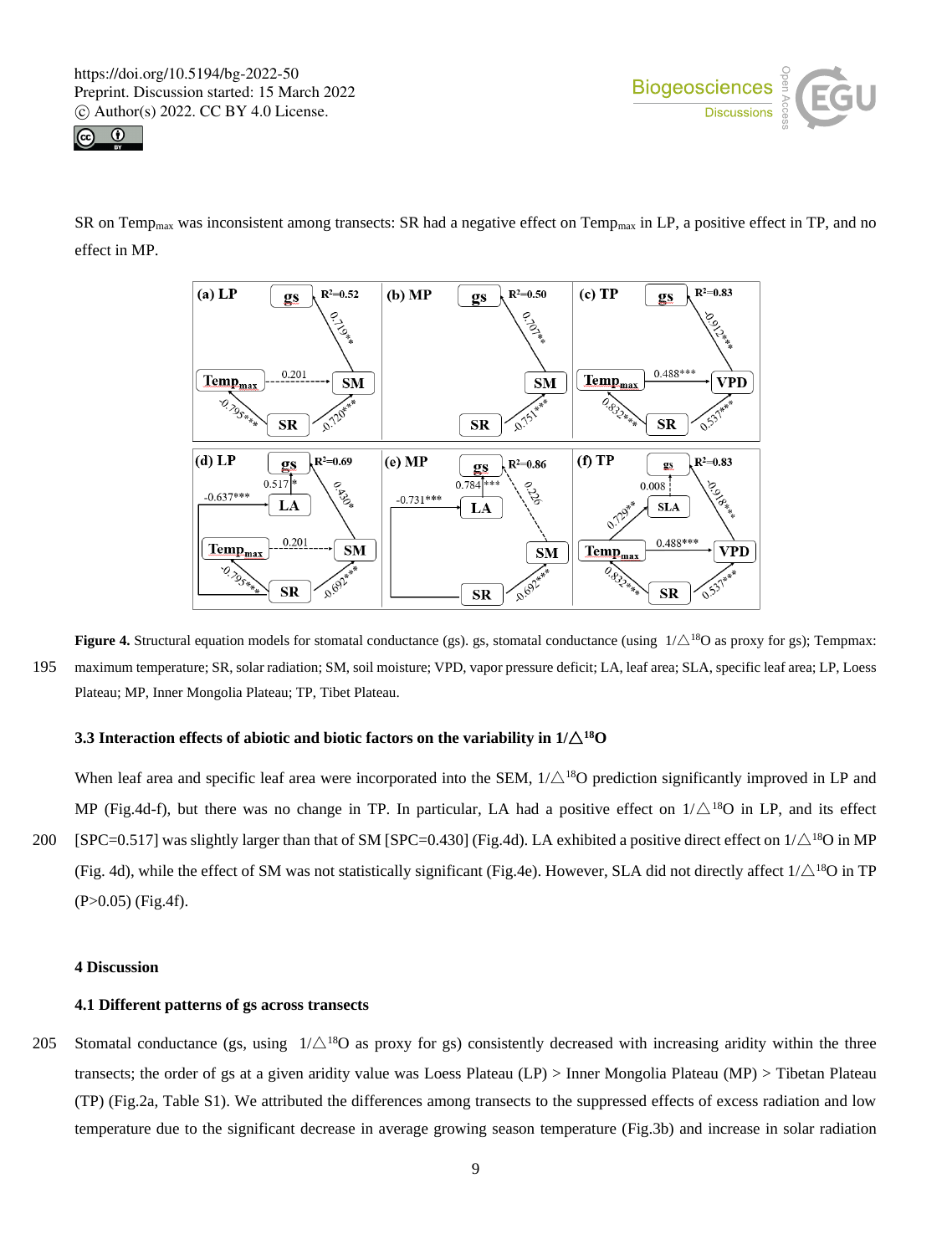



(Fig.3c) from LP to TP. Given that gs is typically correlated with photosynthesis (Aasamaa & Sober, 2011; Medlyn *et al.*, 210 2012)**,** radiation and temperature may indirectly regulate gs by influencing photosynthesis (Aasamaa & Sober, 2011; Medlyn *et al.*, 2012). Photosynthesis generally increased with increasing radiation and temperature until optimum values (Mercado *et al.*, 2009; Wehr *et al.*, 2017). Consequently, photosynthesis was lower in a cold than in a warm environment (Zhang *et al.*, 2018). In addition, excesses radiation would supress photosynthesis via photoinhibition (Demmigadams & Adams, 1992).

The relationship between intercepts of standardized major axis (SMA) and maximum temperature and solar radiation 215 (Fig.3) further supports our view that excess radiation and low temperature interacted to exacerbate drought stress impacts on gs among transects. The intercepts of SMA significantly increased with decreasing temperature (P<0.01, Fig.3b) and increasing solar radiation (P<0.01, Fig.3c). Consequently, gs in TP was smaller than in LP and MP at given aridity conditions because the environment in TP is characterized by low temperature and high radiation.

#### **4.2 Radiation and temperature regulates variability in gs via drought stress within transects**

- 220 Based on results from this and earlier studies, we conclude that the decreasing gs with increasing aridity within transects was mainly due to drought stress, coupled with effects of high solar radiation or/and temperature. The relative roles of soil moisture (SM) and vapor pressure deficit (VPD) in restricting gs along an aridity gradient were different across the three transects (Table 1). Fu et al. (2006) found that the primary gs-limiting factor was drought stress. In this study, we found that the variability in gs was limited by SM in LP and MP, and co-limited by SM and VPD in TP. In addition, a global meta-analysis demonstrated
- 225 that ecosystem productivity was limited by low SM regardless of VPD when drought stress was dominated by SM, and vice versa (Liu *et al.*, 2020). It meant that drought stress may be primarily controlled by SM in LP and MP, but may be limited by both SM and VPD in TP. An eddy covariance study conducted at an observation site in TP demonstrated that gross primary productivity (GPP) in the growing season was significantly limited by SM and VPD, however, the accumulated GPP was primarily determined by SM (Xu *et al.*, 2021b). This may be because the dominant factors of drought stress differ for 230 different spatial and temporal scales.
- 

Solar radiation and temperature regulated variability in gs within transect via drought stress (Fig.4). Solar radiation exhibited consistently negative effects on gs, because it increased with increasing aridity within three transects (Fig.1h, Table S2). These results were consistent with those of Fu et al. (2006), who demonstrated that the net  $CO<sub>2</sub>$  exchange of grassland in MP and shrubland in TP was significantly reduced by high solar radiation.

235 On one hand, increasing radiation decreased SM by regulating evaporation and transpiration (Zhang *et al.*, 2019). Solar radiation had negative effects on SM in the three transects in this study (Table S2). Meanwhile, increasing solar radiation can increase VPD by increasing temperatures (Grossiord *et al.*, 2020). However, a positive relationship between temperature and VPD was observed only in TP (Table S2).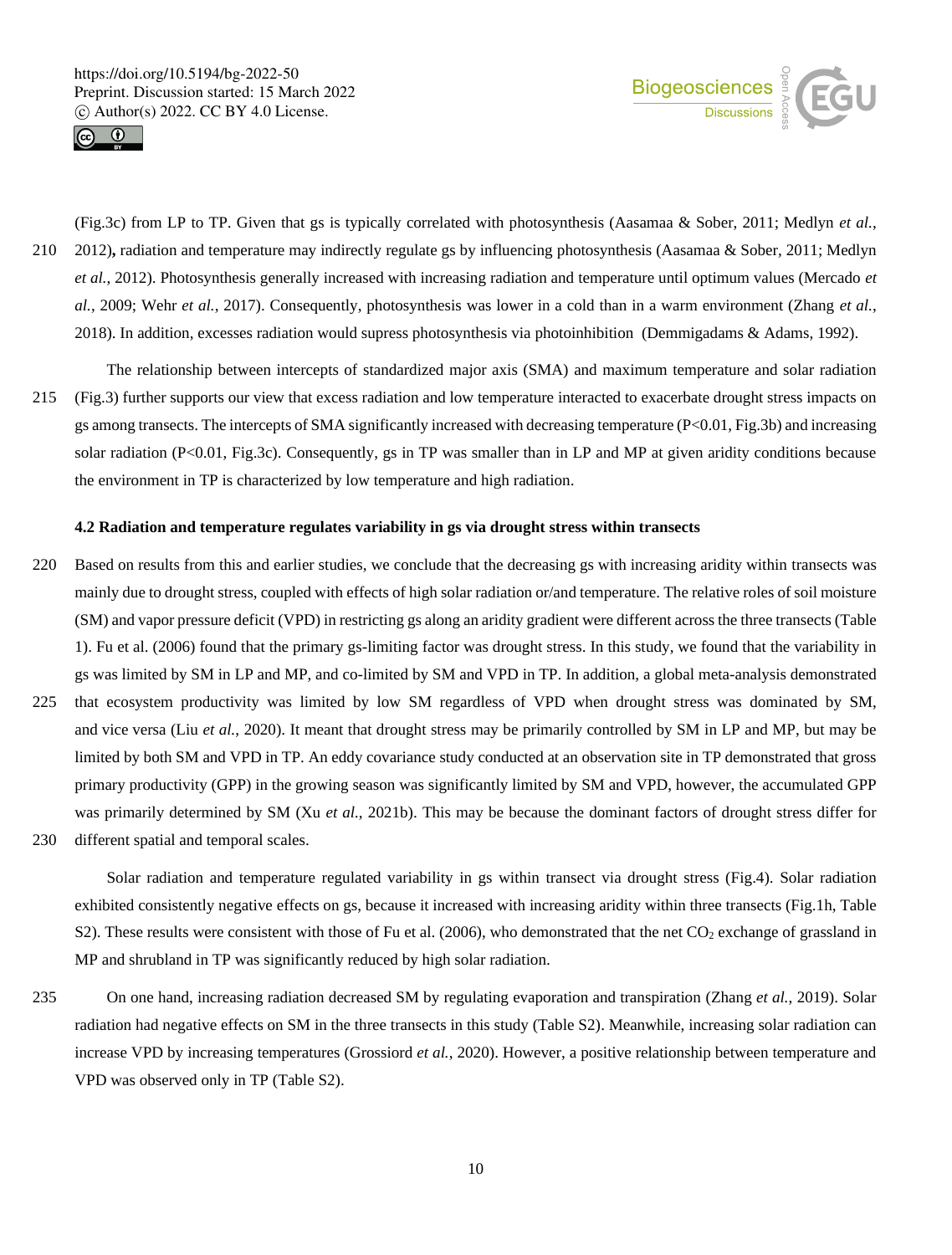



On the other hand, excess ultraviolet-B radiation (Duan *et al.*, 2008), insufficient thermal dissipation, and enhanced 240 photorespiration under high solar radiation (Cui *et al.*, 2003) can decrease photosynthesis, ultimately reducing gs. For example, photosynthesis in two herbaceous species in TP was reduced due to photorespiration in conditions of high photosynthetic photon flux density (Cui *et al.*, 2003).

The effect of temperature on variability in gs within transects differed among transects: drought stress effects on gs can be partly mitigated by lower temperatures in LP (Fig.4a), but exacerbated by higher temperatures in TP (Fig.4c). As with 245 radiation, increases in temperature tend to increase evaporation and transpiration rates ultimately reducing SM, while VPD can be expressed as a curvilinear function of air temperature (Lawrence, 2005), always increasing with increasing temperatures (Oren *et al.*, 1999; Grossiord *et al.*, 2020).

gs exhibits a bell-shape response to air temperature (Li *et al.*, 2020). A leaf-level study conducted in TP showed that gs increased with increasing air temperatures until a maximum at 24.8 ℃, and then declined (Li *et al.*, 2020). Ecosystem-level

- 250 studies also showed that high temperature at noon can result in a partial stomatal closure, ultimately limiting gs (Fu *et al.*, 2006; Zhang *et al.*, 2018). In TP, maximum temperature increased with increasing aridity, and was negatively related to SM and positively to VPD (Table S2, Fig.4c). Consequently, maximum temperature may exacerbate soil and atmospheric drought, and inhibit transpiration and photosynthesis, ultimately reducing gs along an aridity gradient. However, the maximum temperature decreased with increasing aridity in LP, and exhibited a positive effect on SM (Table S2). Under this hydrothermal 255 synchronization effect, the maximum temperature exhibits a positive effect on gs.
	-

# **4.3 Interacting effects of abiotic and biotic factors on the variability in gs within transects**

Our findings indicated that radiation and temperature indirectly regulated variability in gs along an aridity gradient within transects through leaf morphological properties. Including leaf area (LA) increased the percentage of explained variability in gs by 17 and 36% in LP and MP, respectively (Fig.4d-e), compared to SEM models which excluded plant variables. This 260 highlighted the need to integrate plant properties related to light capture and heat exchange when examining spatial variability in gs. To the best of our knowledge, this study was the first in which leaf morphological properties were included to quantify the relative contributions of climate and plant on gs. Specifically, solar radiation exhibited negative effects on gs via LA in LP and MP (Fig.4d-e). Kang et al. (2021) noted that plants tend to balance light capture with damage from high solar radiation. Solar radiation increased with increasing aridity in LP and MP (Table S2). Consequently, our results demonstrated that 265 communities in LP and MP prevail by reducing LA to avoid damage at the expense of light capture.

Variability in gs along an aridity gradient in TP was controlled by specific leaf area (SLA) (Table 1). Although a significantly negative relationship was found between solar radiation and LA in this transect (Table S2), this negative effect did not transfer to gs (Table 1). We attributed this phenomenon to co-limitation of gs by radiation and temperature. Plants increase their leaf thickness to adapt to increasing temperature (Leigh *et al.*, 2012), and thick leaves have high heat capacity 270 to avoid damage from high temperature (Leigh *et al.*, 2012). SLA integrates leaf area and thickness, and generally decreases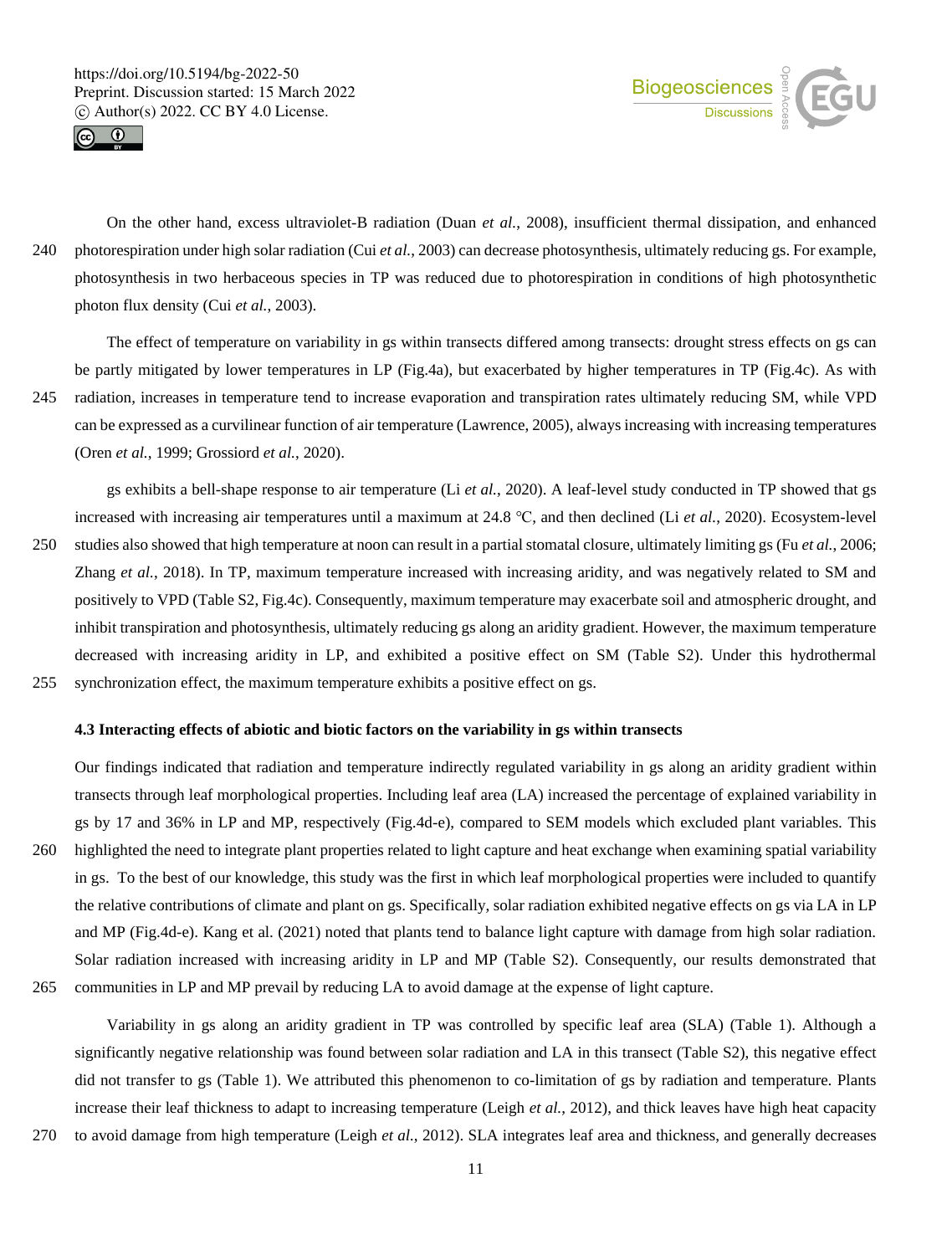



with increasing radiation and drought stress, and increases with decreases in temperature (Poorter *et al.*, 2009). In this study, variability in SLA along an aridity gradient was significantly negatively corelated with maximum temperatures (Table S2). However, the direct effect of SLA on gs in the structural equation was weak (Fig.4f). This effect may be obscured by drought stress.

## 275 **5 Conclusions**

This study highlighted the need to integrate multiple stressors and plant properties when determining spatial variability in stomatal conductance (gs), and directly link species-level observations of physiological process (gs) to ecosystem-level observations of functions at a large spatial scale. Specifically, our results demonstrated that excess radiation and low temperature interacted to exacerbate drought stress impacts on gs among transects. Within a transect, radiation also exacerbated

280 drought stress impacts on gs. Effects of drought stress on gs can be mitigated by decreasing temperaturesin warm environments, and aggravated by increasing temperatures in cold environments. The primary determinant of drought stress on gs was soil moisture in LP and MP, and vapor pressure deficit (VPD) in TP. The ability to predict variability in gs could be significantly improved by integrating multiple stressors and leaf area in LP and TP, but not in TP due to an overwhelming effect of climate.

#### **Data availability**

285 Data availability. Requests for data or other materials should be directed to Xuefa Wen (wenxf@igsnrr.ac.cn).

## **Author contributions**

JW and XFW planed and designed the research. JW performed experiments and analyzed data. All authors jointly wrote the manuscript. All authors contributed critically to the drafts and gave final approval for publication.

## **Competing interests**

290 The authors declare that they have no conflict of interest.

# **Acknowledgements**

We thank the "Functional Trait database of terrestrial ecosystems in China (China\_Traits)" for sharing all auxiliary plant and soil data. Ancillary meteorological data are available from China Meteorological Data Service Center (http://data. cma.cn/). This work was supported by the National Natural Science Foundation of China (41991234, 32001137).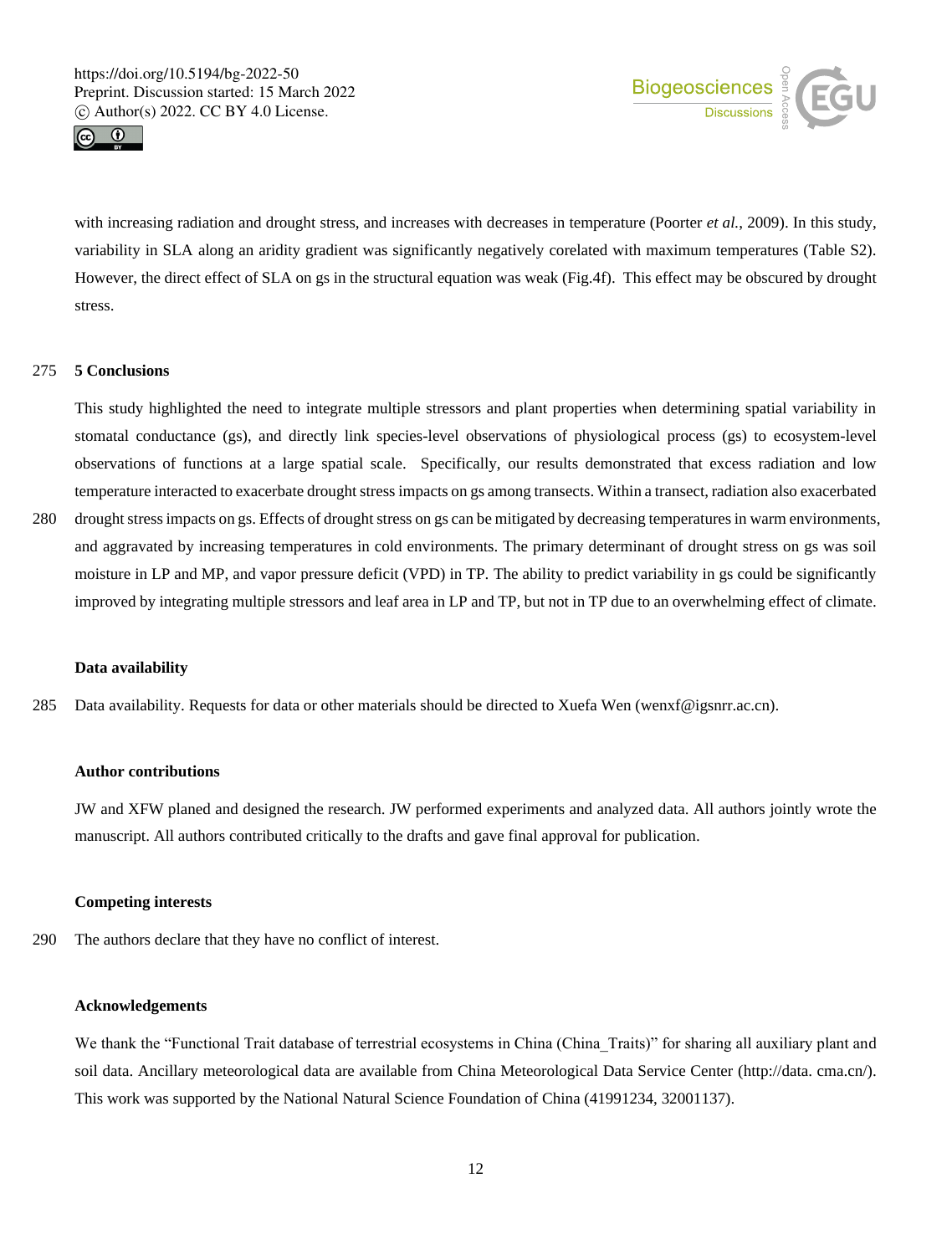



## 295 **References**

- Aasamaa K.,Sober A.: Responses of stomatal conductance to simultaneous changes in two environmental factors. Tree Physiol., 31, 855-864, 2011. doi:10.1093/treephys/tpr078
- Aguirre-Gutierrez J., Oliveras I., Rifai S., Fauset S., Adu-Bredu S., Affum-Baffoe K., Baker T.R., Feldpausch T.R., Gvozdevaite A., Hubau W., Kraft N.J.B., Lewis S.L., Moore S., Niinemets U., Peprah T., Phillips O.L., Zieminska K.,
- 300 Enquist B.,Malhi Y.: Drier tropical forests are susceptible to functional changes in response to a long-term drought. Ecol. Lett., 22, 855-865, 2019. doi:10.1111/ele.13243
	- Ainsworth E.A.,Rogers A.: The response of photosynthesis and stomatal conductance to rising CO2: mechanisms and environmental interactions. Plant Cell Environ., 30, 258-270, 2007. doi:10.1111/j.1365-3040.2007.01641.x
- Anderegg W.R.L., Konings A.G., Trugman A.T., Yu K., Bowling D.R., Gabbitas R., Karp D.S., Pacala S., Sperry J.S., Sulman 305 B.N.,Zenes N.: Hydraulic diversity of forests regulates ecosystem resilience during drought. Nature, 561, 538-541, 2018. doi:10.1038/s41586-018-0539-7
	- Barbour M.: Stable oxygen isotope composition of plant tissue: a review. Functional Plant Biology, 34, 83-94, 2007. doi:10.1071/fp06228

Bowen G.J., Wassenaar L.I.,Hobson K.A.: Global application of stable hydrogen and oxygen isotopes to wildlife forensics. 310 Oecologia, 143, 337-348, 2005. doi:10.1007/s00442-004-1813-y

- Buckley T.N.: Modeling Stomatal Conductance. Plant Physiology, 174, 572-582, 2017. doi:10.1104/pp.16.01772 Buckley T.N.: How do stomata respond to water status? New Phytol., 224, 21-36, 2019. doi:10.1111/nph.15899 Carminati A.,Javaux M.: Soil Rather Than Xylem Vulnerability Controls Stomatal Response to Drought. Trends Plant Sci, 25, 868-880, 2020. doi:10.1016/j.tplants.2020.04.003
- 315 Ciais P., Reichstein M., Viovy N., Granier A., Ogee J., Allard V., Aubinet M., Buchmann N., Bernhofer C., Carrara A., Chevallier F., De Noblet N., Friend A.D., Friedlingstein P., Grunwald T., Heinesch B., Keronen P., Knohl A., Krinner G., Loustau D., Manca G., Matteucci G., Miglietta F., Ourcival J.M., Papale D., Pilegaard K., Rambal S., Seufert G., Soussana J.F., Sanz M.J., Schulze E.D., Vesala T.,Valentini R.: Europe-wide reduction in primary productivity caused by the heat and drought in 2003. Nature, 437, 529-533, 2005. doi:10.1038/nature03972
- 320 Costa A.C., Rezende-Silva S.L., Megguer C.A., Moura L.M.F., Rosa M.,Silva A.A.: The effect of irradiance and water restriction on photosynthesis in young jatoba-do-cerrado (Hymenaea stigonocarpa) plants. Photosynthetica, 53, 118-127, 2015. doi:10.1007/s11099-015-0085-6
	- Cui X.Y., Tang Y.H., Gu S., Nishimura S., Shi S.B.,Zhao X.Q.: Photosynthetic depression in relation to plant architecture in two alpine herbaceous species. Environ. Exp. Bot., 50, 125-135, 2003. doi:10.1016/s0098-8472(03)00018-2
- 325 Damour G., Simonneau T., Cochard H.,Urban L.: An overview of models of stomatal conductance at the leaf level. Plant Cell Environ., 33, 1419-1438, 2010. doi:10.1111/j.1365-3040.2010.02181.x

Demmigadams B.,Adams W.W.: Photoprotection and other responses of plants to high light stress. Annu. Rev. Plant Physiol.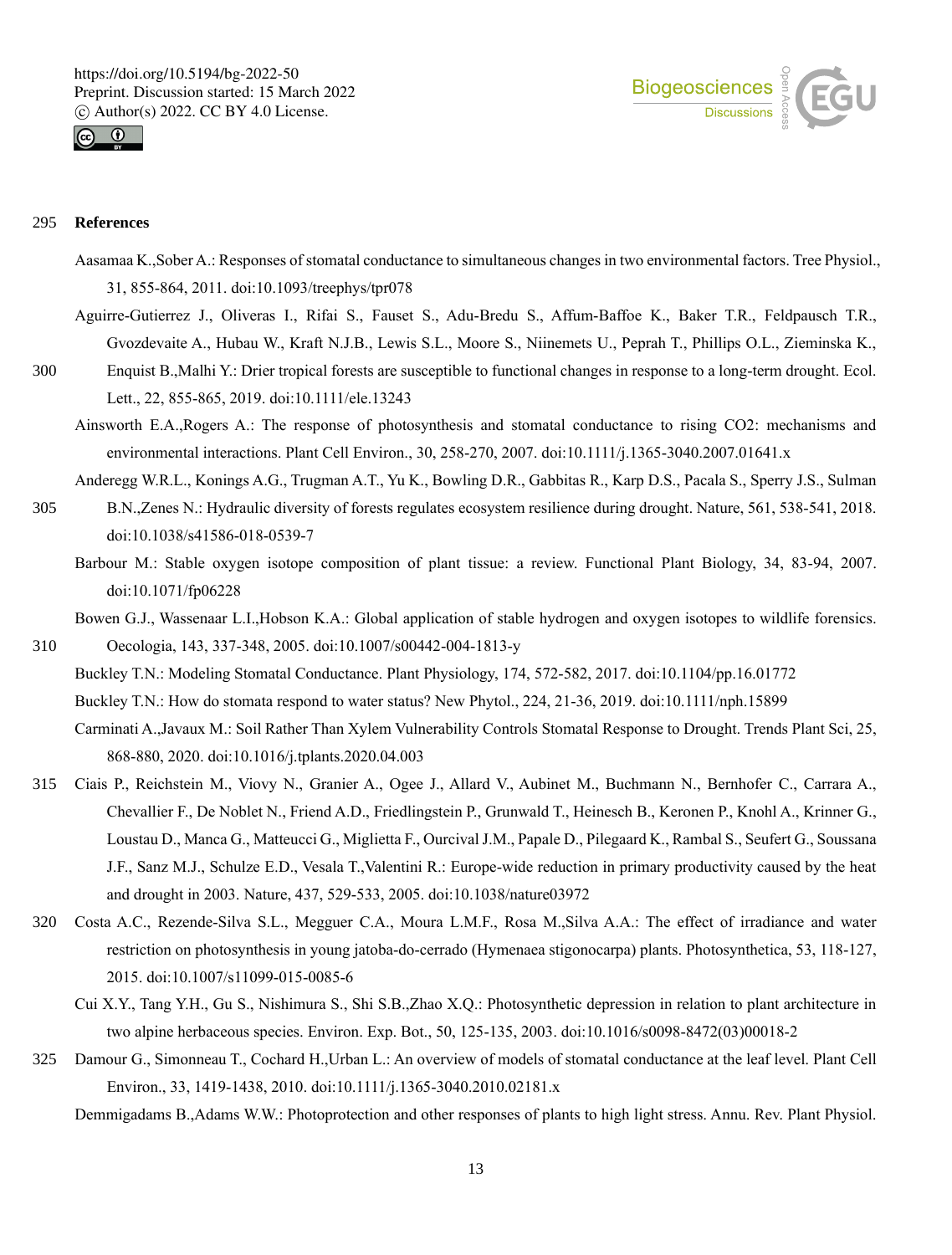



Plant Molec. Biol., 43, 599-626, 1992. doi:10.1146/annurev.pp.43.060192.003123

- Deng J., Yao J., Zheng X.,Gao G.: Transpiration and canopy stomatal conductance dynamics of Mongolian pine plantations in 330 semiarid deserts, Northern China. Agricultural Water Management, 249, 2021. doi:10.1016/j.agwat.2021.106806
	- Doupis G., Chartzoulakis K.S., Taskos D.,Patakas A.: The effects of drought and supplemental UV-B radiation on physiological and biochemical traits of the grapevine cultivar "Soultanina". Oeno One, 54, 2020. doi:10.20870/oenoone.2020.54.4.3581
- Duan B.L., Xuan Z.Y., Zhang X.L., Korpelainen H.,Li C.Y.: Interactions between drought, ABA application and supplemental 335 UV-B in Populus yunnanensis. Physiologia Plantarum, 134, 257-269, 2008. doi:10.1111/j.1399-3054.2008.01128.x
	- Farquhar G.D., Caemmerer S.V.,Berry J.A.: A biochemical-model of photosynthetic CO<sub>2</sub> assimilation in leaves of C3 species. Planta, 149, 78-90, 1980. doi:10.1007/bf00386231
		- Flanagan L.B.,Farquhar G.D.: Variation in the carbon and oxygen isotope composition of plant biomass and its relationship to water-use efficiency at the leaf- and ecosystem-scales in a northern Great Plains grassland. Plant Cell Environ., 37, 425-
- 340 438, 2014. doi:10.1111/pce.12165
	- Flo V., Martinez-Vilalta J., Mencuccini M., Granda V., Anderegg W.R.L.,Poyatos R.: Climate and functional traits jointly mediate tree water-use strategies. New Phytol., 231, 617-630, 2021. doi:10.1111/nph.17404
- Fu Y.L., Yu G.R., Sun X.M., Li Y.N., Wen X.F., Zhang L.M., Li Z.Q., Zhao L.,Hao Y.B.: Depression of net ecosystem CO<sup>2</sup> exchange in semi-arid Leymus chinensis steppe and alpine shrub. Agric. For. Meteorol., 137, 234-244, 2006. 345 doi:10.1016/j.agrformet.2006.02.009

- Fyllas N.M., Bentley L.P., Shenkin A., Asner G.P., Atkin O.K., Diaz S., Enquist B.J., Farfan-Rios W., Gloor E., Guerrieri R., Huasco W.H., Ishida Y., Martin R.E., Meir P., Phillips O., Salinas N., Silman M., Weerasinghe L.K., Zaragoza-Castells J.,Malhi Y.: Solar radiation and functional traits explain the decline of forest primary productivity along a tropical elevation gradient. Ecol Lett, 20, 730-740, 2017. doi:10.1111/ele.12771
- 350 Galmes J., Medrano H.,Flexas J.: Photosynthetic limitations in response to water stress and recovery in Mediterranean plants with different growth forms. New Phytol., 175, 81-93, 2007. doi:10.1111/j.1469-8137.2007.02087.x
	- Grossiord C., Buckley T.N., Cernusak L.A., Novick K.A., Poulter B., Siegwolf R.T.W., Sperry J.S.,McDowell N.G.: Plant responses to rising vapor pressure deficit. New Phytol., 226, 1550-1566, 2020. doi:10.1111/nph.16485
- Guerrieri R., Belmecheri S., Ollinger S.V., Asbjornsen H., Jennings K., Xiao J.F., Stocker B.D., Martin M., Hollinger D.Y., 355 Bracho-Garrillo R., Clark K., Dore S., Kolb T., Munger J.W., Novick K.,Richardson A.D.: Disentangling the role of
	- photosynthesis and stomatal conductance on rising forest water-use efficiency. Proceedings of the National Academy of Sciences of the United States of America, 116, 16909-16914, 2019. doi:10.1073/pnas.1905912116
		- Hoshika Y., Osada Y., de Marco A., Penuelas J.,Paoletti E.: Global diurnal and nocturnal parameters of stomatal conductance in woody plants and major crops. Glob. Ecol. Biogeogr., 27, 257-275, 2018. doi:10.1111/geb.12681
- 360 Jarvis P.G.,McNaughton K.G.: Stomatal control of transpiration scaling up from leaf to region. Advances in Ecological Research, 15, 1-49, 1986. doi:10.1016/s0065-2504(08)60119-1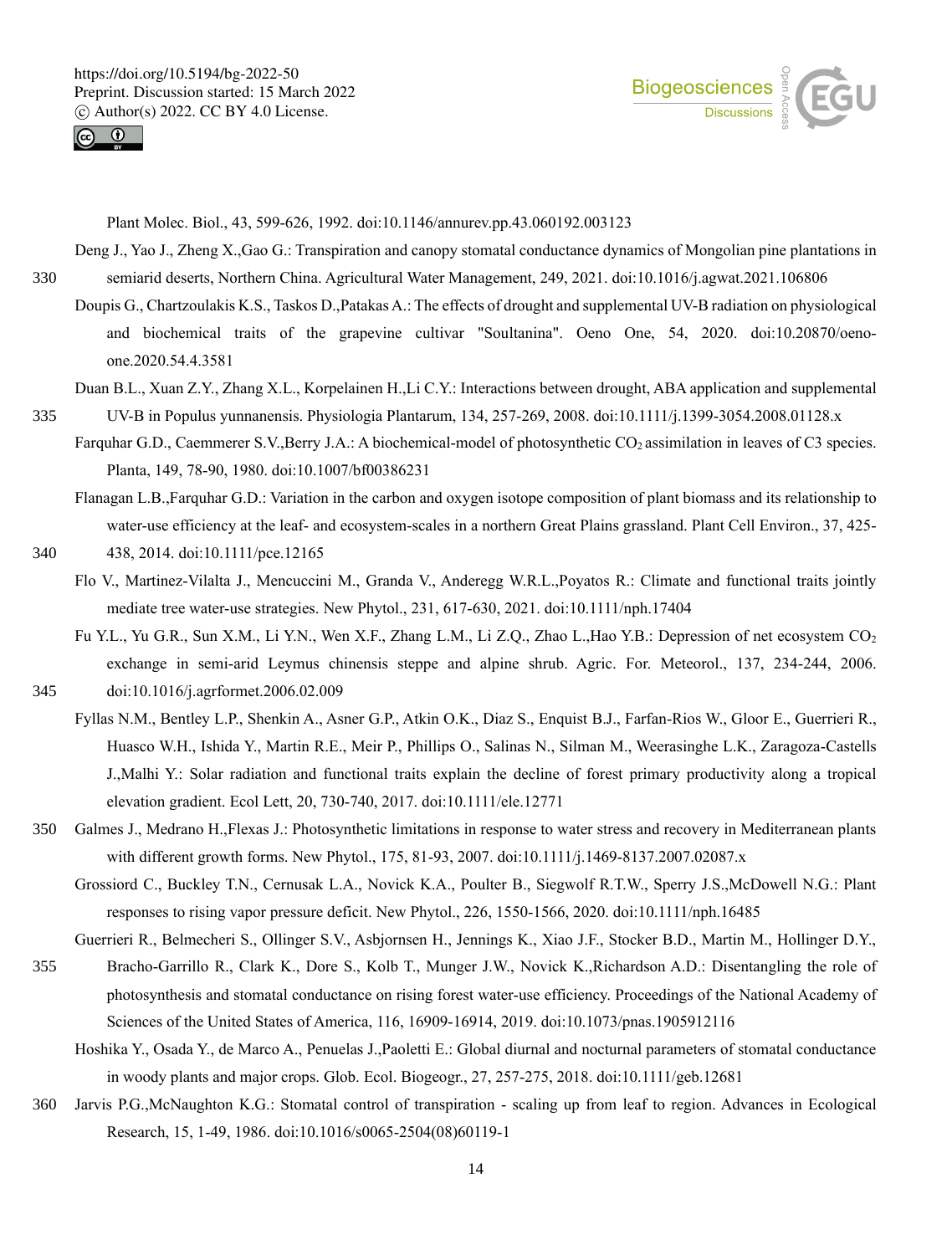



- Kang X.M., Li Y.A., Zhou J.Y., Zhang S.T., Li C.X., Wang J.H., Liu W.,Qi W.: Response of Leaf Traits of Eastern Qinghai-Tibetan Broad-Leaved Woody Plants to Climatic Factors. Front. Plant Sci., 12, 2021. doi:10.3389/fpls.2021.679726
- Konings A.G., Williams A.P.,Gentine P.: Sensitivity of grassland productivity to aridity controlled by stomatal and xylem 365 regulation. Nat. Geosci., 10, 284-288, 2017. doi:10.1038/ngeo2903
	- Lawrence M.G.: The relationship between relative humidity and the dewpoint temperature in moist air A simple conversion and applications. Bulletin of the American Meteorological Society, 86, 225-+, 2005. doi:10.1175/bams-86-2-225
		- Leigh A., Sevanto S., Ball M.C., Close J.D., Ellsworth D.S., Knight C.A., Nicotra A.B.,Vogel S.: Do thick leaves avoid thermal damage in critically low wind speeds? New Phytol., 194, 477-487, 2012. doi:10.1111/j.1469-8137.2012.04058.x
- 370 Leuning R.: A critical-appraisal of a combined stomatal-photosynthesis model for C-3 plants. Plant Cell Environ., 18, 339-355, 1995. doi:10.1111/j.1365-3040.1995.tb00370.x
	- Li Z., Huang Y., Pan Y., Chen H., Hu G.,Yang C.: Simulating response of the stomatal conductance of Kobresia pygmaea to environmental factors. Acta Ecologica Sinica, 40, 9094-9107, 2020.
	- Liu H., Hu B., Wang Y., Liu G., Tang L., Ji D., Bai Y., Bao W., Chen X., Chen Y., Ding W., Han X., He F., Huang H., Huang
- 375 Z., Li X., Li Y., Liu W., Lin L., Ouyang Z., Qin B., Shen W., Shen Y., Su H., Song C., Sun B., Sun S., Wang A., Wang G., Wang H., Wang S., Wang Y., Wei W., Xie P., Xie Z., Yan X., Zeng F., Zhang F., Zhang Y., Zhang Y., Zhao C., Zhao W., Zhao X., Zhou G.,Zhu B.: Two ultraviolet radiation datasets that cover China. Adv. Atmos. Sci., 34, 805-815, 2017. doi:10.1007/s00376-017-6293-1
- Liu L.B., Gudmundsson L., Hauser M., Qin D.H., Li S.C.,Seneviratne S.I.: Soil moisture dominates dryness stress on 380 ecosystem production globally. Nat. Commun., 11, 9, 2020. doi:10.1038/s41467-020-18631-1
	- Lyu S.D., Wang J., Song X.W.,Wen X.F.: The relationship of delta D and delta O-18 in surface soil water and its implications for soil evaporation along grass transects of Tibet, Loess, and Inner Mongolia Plateau. J. Hydrol., 600, 2021. doi:10.1016/j.jhydrol.2021.126533
		- Martin-StPaul N., Delzon S.,Cochard H.e.: Plant resistance to drought depends on timely stomatal closure. Ecol. Lett., 20,
- 385 1437–1447, 2017.
	- Medlyn B.E., Duursma R.A., Eamus D., Ellsworth D.S., Colin Prentice I., Barton C.V.M., Crous K.Y., de Angelis P., Freeman M.,Wingate L.: Reconciling the optimal and empirical approaches to modelling stomatal conductance. Glob. Change Biol., 18, 3476-3476, 2012. doi:10.1111/j.1365-2486.2012.02790.x
- Mercado L.M., Bellouin N., Sitch S., Boucher O., Huntingford C., Wild M.,Cox P.M.: Impact of changes in diffuse radiation 390 on the global land carbon sink. Nature, 458, 1014-U1087, 2009. doi:10.1038/nature07949
	- Moreno-Gutierrez C., Dawson T.E., Nicolas E.,Querejeta J.I.: Isotopes reveal contrasting water use strategies among coexisting plant species in a Mediterranean ecosystem. New Phytol., 196, 489-496, 2012. doi:10.1111/j.1469-8137.2012.04276.x
		- Niu Z.G., He H.L., Zhu G.F., Ren X.L., Zhang L.,Zhang K.: A spatial-temporal continuous dataset of the transpiration to evapotranspiration ratio in China from 1981-2015. Sci. Data, 7, 2020. doi:10.1038/s41597-020-00693-x
- 395 Oren R., Sperry J.S., Katul G.G., Pataki D.E., Ewers B.E., Phillips N.,Schafer K.V.R.: Survey and synthesis of intra- and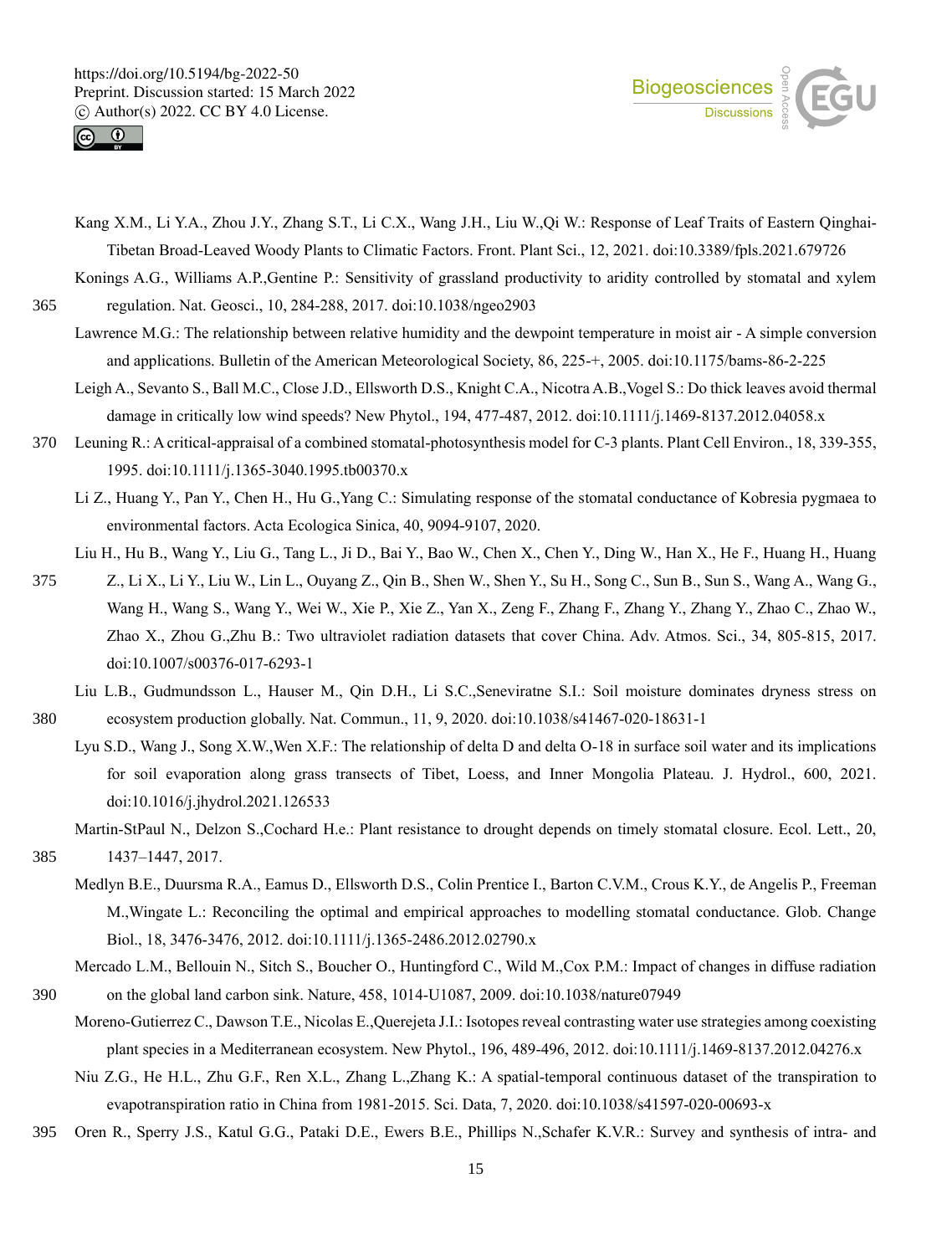



interspecific variation in stomatal sensitivity to vapour pressure deficit. Plant Cell Environ., 22, 1515-1526, 1999. doi:10.1046/j.1365-3040.1999.00513.x

- Peguero-Pina J.J., Vilagrosa A., Alonso-Forn D., Ferrio J.P., Sancho-Knapik D.,Gil-Pelegrin E.: Living in Drylands: Functional Adaptations of Trees and Shrubs to Cope with High Temperatures and Water Scarcity. Forests, 11, 2020. 400 doi:10.3390/f11101028
	- Peppe D.J., Royer D.L., Cariglino B., Oliver S.Y., Newman S., Leight E., Enikolopov G., Fernandez-Burgos M., Herrera F., Adams J.M., Correa E., Currano E.D., Erickson J.M., Hinojosa L.F., Hoganson J.W., Iglesias A., Jaramillo C.A., Johnson K.R., Jordan G.J., Kraft N.J.B., Lovelock E.C., Lusk C.H., Niinemets U., Penuelas J., Rapson G., Wing S.L.,Wright I.J.: Sensitivity of leaf size and shape to climate: global patterns and paleoclimatic applications. New Phytol., 190, 724-739,
- 405 2011. doi:10.1111/j.1469-8137.2010.03615.x
	- Peters W., van der Velde I.R., van Schaik E., Miller J.B., Ciais P., Duarte H.F., van der Laan-Luijkx I.T., van der Molen M.K., Scholze M., Schaefer K., Vidale P.L., Verhoef A., Warlind D., Zhu D., Tans P.P., Vaughn B.,White J.W.C.: Increased water-use efficiency and reduced CO2 uptake by plants during droughts at a continental scale. Nat. Geosci., 11, 744-+, 2018. doi:10.1038/s41561-018-0212-7
- 410 Poorter H., Niinemets U., Poorter L., Wright I.J.,Villar R.: Causes and consequences of variation in leaf mass per area (LMA): a meta-analysis. New Phytol., 182, 565-588, 2009. doi:10.1111/j.1469-8137.2009.02830.x
	- Schneider C.A., Rasband W.S., Eliceiri K.W.: NIH Image to ImageJ: 25 years of image analysis. Nature Methods, 9, 671-675, 2012. doi:10.1038/nmeth.2089
- Seneviratne S.I., Corti T., Davin E.L., Hirschi M., Jaeger E.B., Lehner I., Orlowsky B.,Teuling A.J.: Investigating soil 415 moisture–climate interactions in a changing climate: A review. Earth-Sci. Rev., 99, 125–161, 2010.
	- Stocker B.D., Zscheischler J., Keenan T.F., Prentice I.C., Seneviratne S.I.,Penuelas J.: Drought impacts on terrestrial primary production underestimated by satellite monitoring. Nat. Geosci., 12, 264-+, 2019. doi:10.1038/s41561-019-0318-6
	- Wang H.B., Li X., Xiao J.F.,Ma M.G.: Evapotranspiration components and water use efficiency from desert to alpine ecosystems in drylands. Agric. For. Meteorol., 298, 2021. doi:10.1016/j.agrformet.2020.108283
- 420 Wang J., Wen X.F., Lyu S.,Guo Q.J.: Soil properties mediate ecosystem intrinsic water use efficiency and stomatal conductance via taxonomic diversity and leaf economic spectrum. Sci. Total Environ., 783, 2021. doi:10.1016/j.scitotenv.2021.146968
	- Wang Z., Wang C.,Poulter B.: Responses of tree leaf gas exchange to elevated CO2 combined with changes in temperature and water availability: A global synthesis. Glob. Ecol. Biogeogr., 30, 2500-2512, 2021. doi:10.1111/geb.13394
	- Wehr R., Commane R., Munger J.W., McManus J.B., Nelson D.D., Zahniser M.S., Saleska S.R.,Wofsy S.C.: Dynamics of
- 425 canopy stomatal conductance, transpiration, and evaporation in a temperate deciduous forest, validated by carbonyl sulfide uptake. Biogeosciences, 14, 389-401, 2017. doi:10.5194/bg-14-389-2017
	- Wehr R.,Saleska S.R.: Calculating canopy stomatal conductance from eddy covariance measurements, in light of the energy budget closure problem. Biogeosciences, 18, 13-24, 2021. doi:10.5194/bg-18-13-2021
	- Wright I., Reich P., Westoby M., Ackerly D., Baruch Z., Bongers F., Cavender-Bares J., Chapin T., Cornelissen J.H.C., Diemer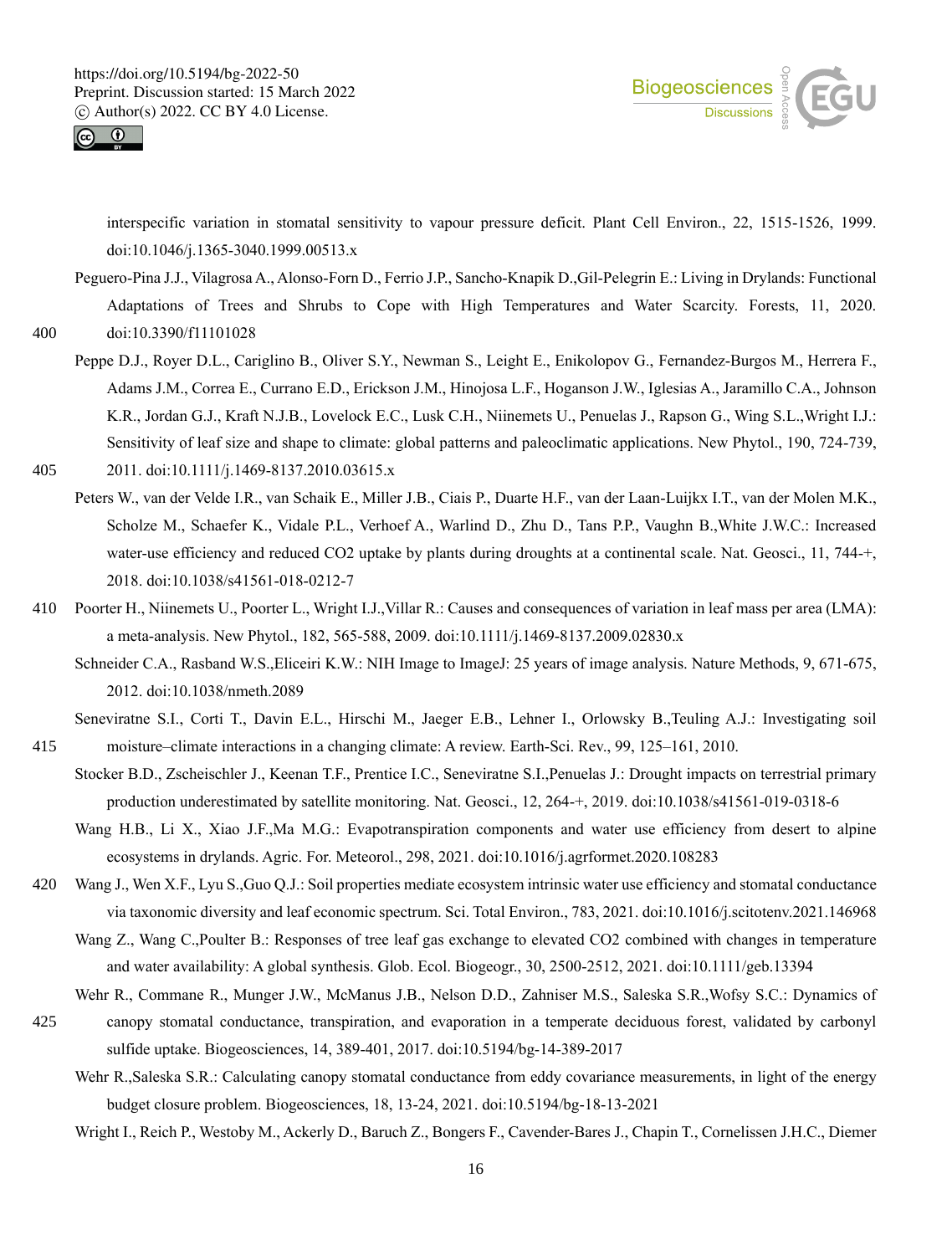



- 430 M., Flexas J., Garnier E., Groom P.K., Gulias J., Hikosaka K., Lamont B.B., Lee T., Lee W., Lusk C., Midgley J.J., Navas M.L., Niinemets U., Oleksyn J., Osada N., Poorter H., Poot P., Prior L., Pyankov V.I., Roumet C., Thomas S.C., Tjoelker M.G., Veneklaas E.J.,Villar R.: The worldwide leaf economics spectrum. Nature, 428, 821-827, 2004. doi:10.1038/nature02403
	- Wright I.J., Dong N., Maire V., Prentice I.C., Westoby M., Diaz S., Gallagher R.V., Jacobs B.F., Kooyman R., Law E.A.,
- 435 Leishman M.R., Niinemets U., Reich P.B., Sack L., Villar R., Wang H.,Wilf P.: Global climatic drivers of leaf size. Science, 357, 917-921, 2017. doi:10.1126/science.aal4760
	- Wright I.J., Leishman M.R., Read C.,Westoby M.: Gradients of light availability and leaf traits with leaf age and canopy position in 28 Australian shrubs and trees. Functional Plant Biology, 33, 407-419, 2006. doi:10.1071/fp05319
	- Xia J.Y., Niu S.L., Ciais P., Janssens I.A., Chen J.Q., Ammann C., Arain A., Blanken P.D., Cescatti A., Bonal D., Buchmann
- 440 N., Curtis P.S., Chen S.P., Dong J.W., Flanagan L.B., Frankenberg C., Georgiadis T., Gough C.M., Hui D.F., Kiely G., Li J.W., Lund M., Magliulo V., Marcolla B., Merbold L., Montagnani L., Moors E.J., Olesen J.E., Piao S.L., Raschi A., Roupsard O., Suyker A.E., Urbaniak M., Vaccari F.P., Varlagin A., Vesala T., Wilkinson M., Weng E., Wohlfahrt G., Yan L.M.,Luo Y.Q.: Joint control of terrestrial gross primary productivity by plant phenology and physiology. Proceedings of the National Academy of Sciences of the United States of America, 112, 2788-2793, 2015. doi:10.1073/pnas.1413090112
- 445 Xu J.M., Wu B.F., Ryu D., Yan N.N., Zhu W.W.,Ma Z.H.: A canopy conductance model with temporal physiological and environmental factors. Sci. Total Environ., 791, 2021. doi:10.1016/j.scitotenv.2021.148283
	- Xu M.J., Zhang T., Zhang Y.J., Chen N., Zhu J.T., He Y.T., Zhao T.T.,Yu G.R.: Drought limits alpine meadow productivity in northern Tibet. Agric. For. Meteorol., 303, 2021. doi:10.1016/j.agrformet.2021.108371
- Yao J.Y., Liu H.P., Huang J.P., Gao Z.M., Wang G.Y., Li D., Yu H.P.,Chen X.Y.: Accelerated dryland expansion regulates future 450 variability in dryland gross primary production. Nat. Commun., 11, 10, 2020. doi:10.1038/s41467-020-15515-2
	- Yuan W.P., Zheng Y., Piao S.L., Ciais P., Lombardozzi D., Wang Y.P., Ryu Y., Chen G.X., Dong W.J., Hu Z.M., Jain A.K., Jiang C.Y., Kato E., Li S.H., Lienert S., Liu S.G., Nabel J., Qin Z.C., Quine T., Sitch S., Smith W.K., Wang F., Wu C.Y., Xiao Z.Q.,Yang S.: Increased atmospheric vapor pressure deficit reduces global vegetation growth. Sci. Adv., 5, 2019. doi:10.1126/sciadv.aax1396
- 455 Zeuthen J., Mikkelsen T.N., PaludanMuller G.,RoPoulsen H.: Effects of increased UV-B radiation and elevated levels of tropospheric ozone on physiological processes in European beech (Fagus sylvatica). Physiologia Plantarum, 100, 281- 290, 1997. doi:10.1034/j.1399-3054.1997.1000209.x
- Zhang J.W., Guan K.Y., Peng B., Pan M., Zhou W., Jiang C.Y., Kimm H., Franz T.E., Grant R.F., Yang Y., Rudnick D.R., Heeren D.M., Suyker A.E., Bauerle W.L.,Miner G.L.: Sustainable irrigation based on co-regulation of soil water supply 460 and atmospheric evaporative demand. Nat. Commun., 12, 2021. doi:10.1038/s41467-021-25254-7
	- Zhang T., Shen S.,Cheng C.X.: Impact of radiations on the long-range correlation of soil moisture: A case study of the A'rou superstation in the Heihe River Basin. Journal of Geographical Sciences, 29, 1491-1506, 2019. doi:10.1007/s11442-019- 1673-3